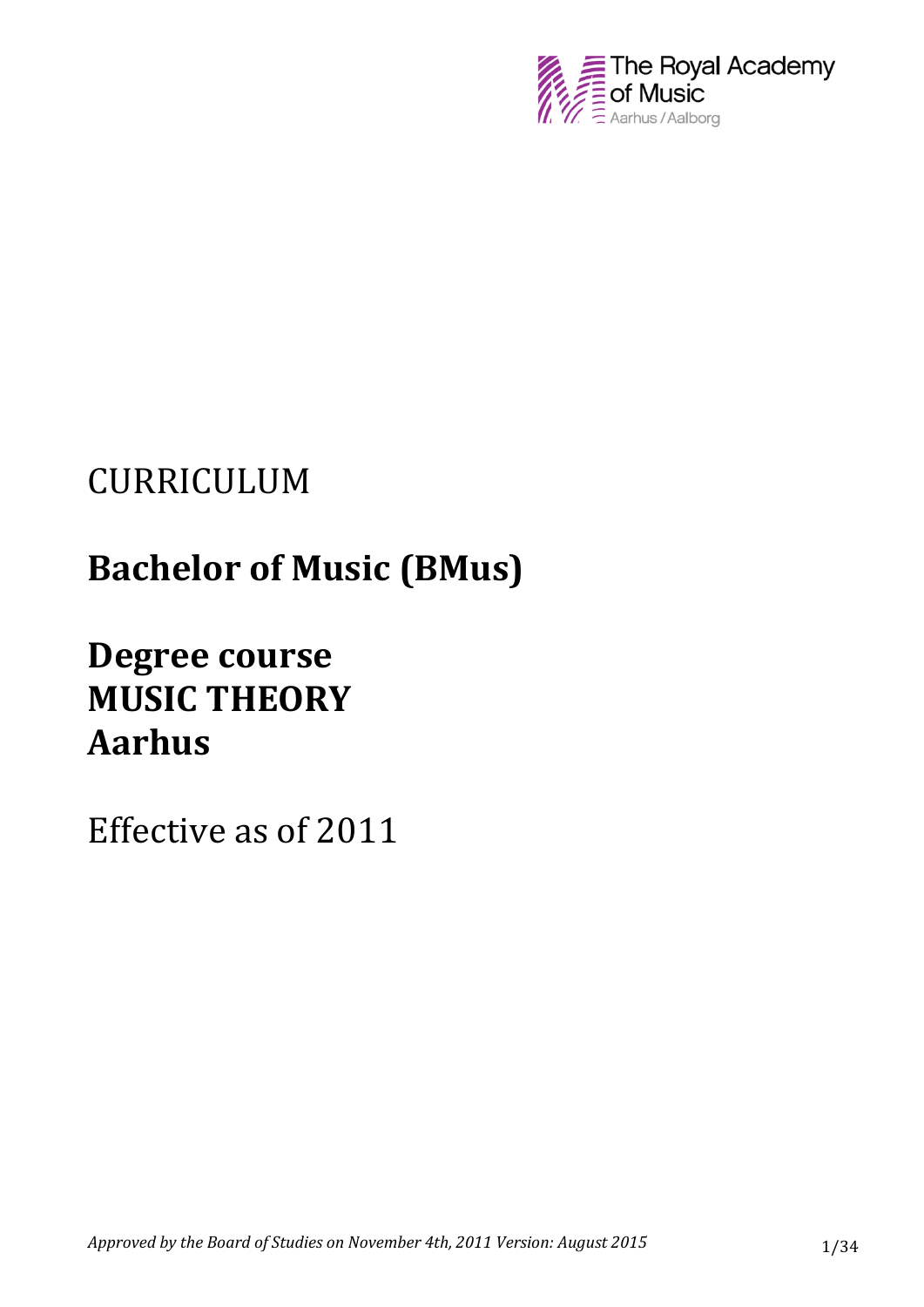

## **Content**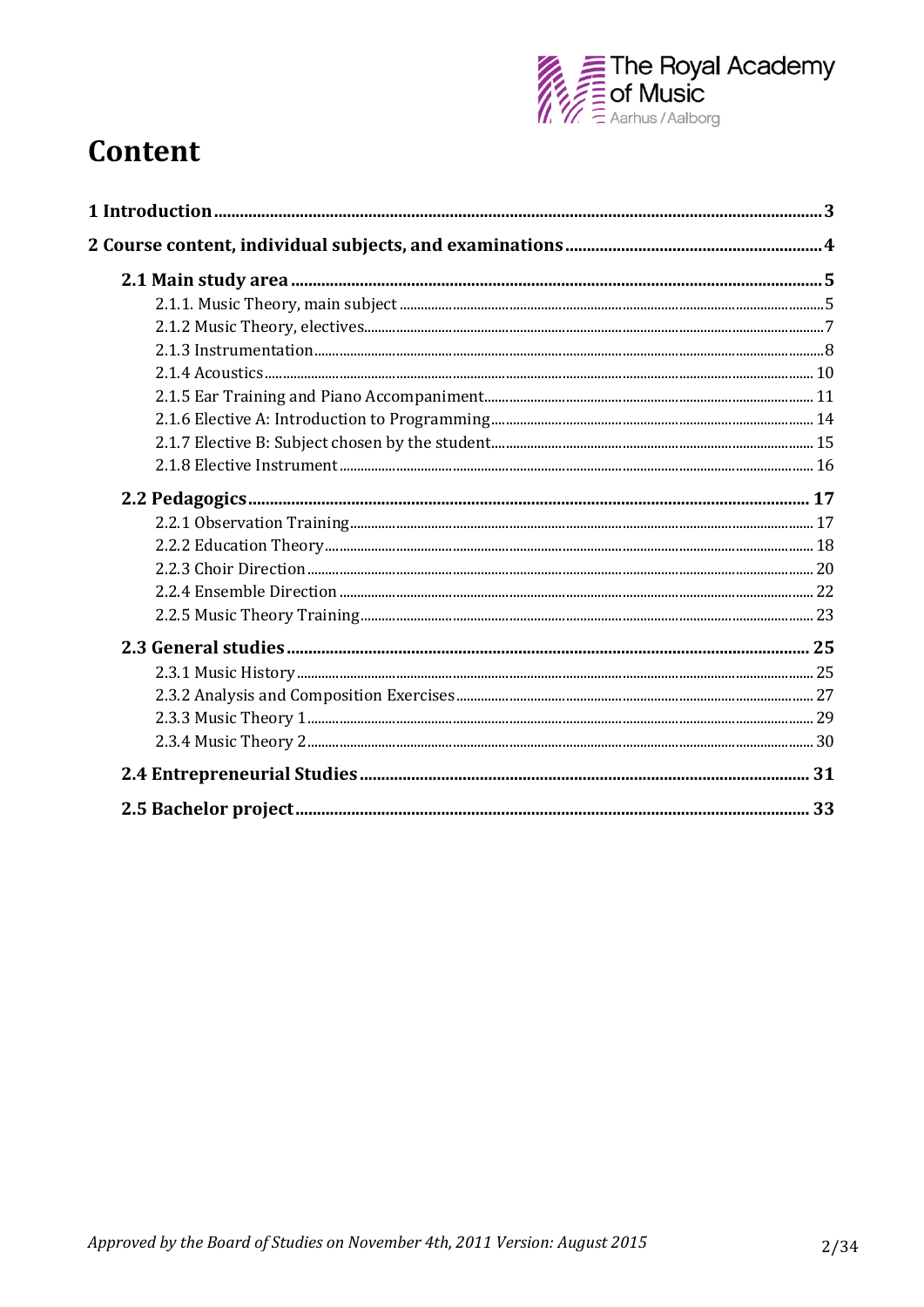

## **1 Introduction**

**The BMus (Music Theory) degree course** at the Royal Academy of Music, Aarhus, is a course during which students acquire the knowledge, skills, and qualifications to contribute to the music business as music theorists and teachers. Students are introduced to a broad range of subjects and projects that form the basis for their choice of further studies and a future career based on their interest in theory, knowledge, and communicative ability.

**From the outset, the course structure** focuses on developing the student's theoretical knowledge, practical ability, and powers of reflection. In consultation with the teachers, the student enjoys considerable freedom of choice as regards subjects and themes to be studied within the Music Theory main subject. The main study area is also supplemented by a series of support subjects: Ear Training and Piano Accompaniment, Instrumentation, Acoustics, and two electives. The pedagogical subjects encompass practice-oriented courses on choir and ensemble direction, after which communication and teaching skills become the main focus area in relation to the Music Theory main subject. The bachelor of music theory degree course concludes with a student-defined bachelor project which is based on student interests and needs and also constitutes their specialisation.

#### **The course subjects are divided into the following fields:**

- Main study area: Subjects where the student is a music theorist as well as subjects that support this aspect.
- Pedagogics: Subjects where the student communicates and teaches as well as subjects that support this aspect.
- General studies: Elementary music theory subjects mandatory for all classical undergraduate students.
- Entrepreneurial Studies: Subjects and projects where students gain experience as entrepreneurs and managers of dynamic processes and acquire career administration tools.
- Bachelor project: The project itself as well as guidance and subjects that prepare the student for project work.

The elements of the course are credited with ECTS points based on an assessment of the workload involved in the subjects.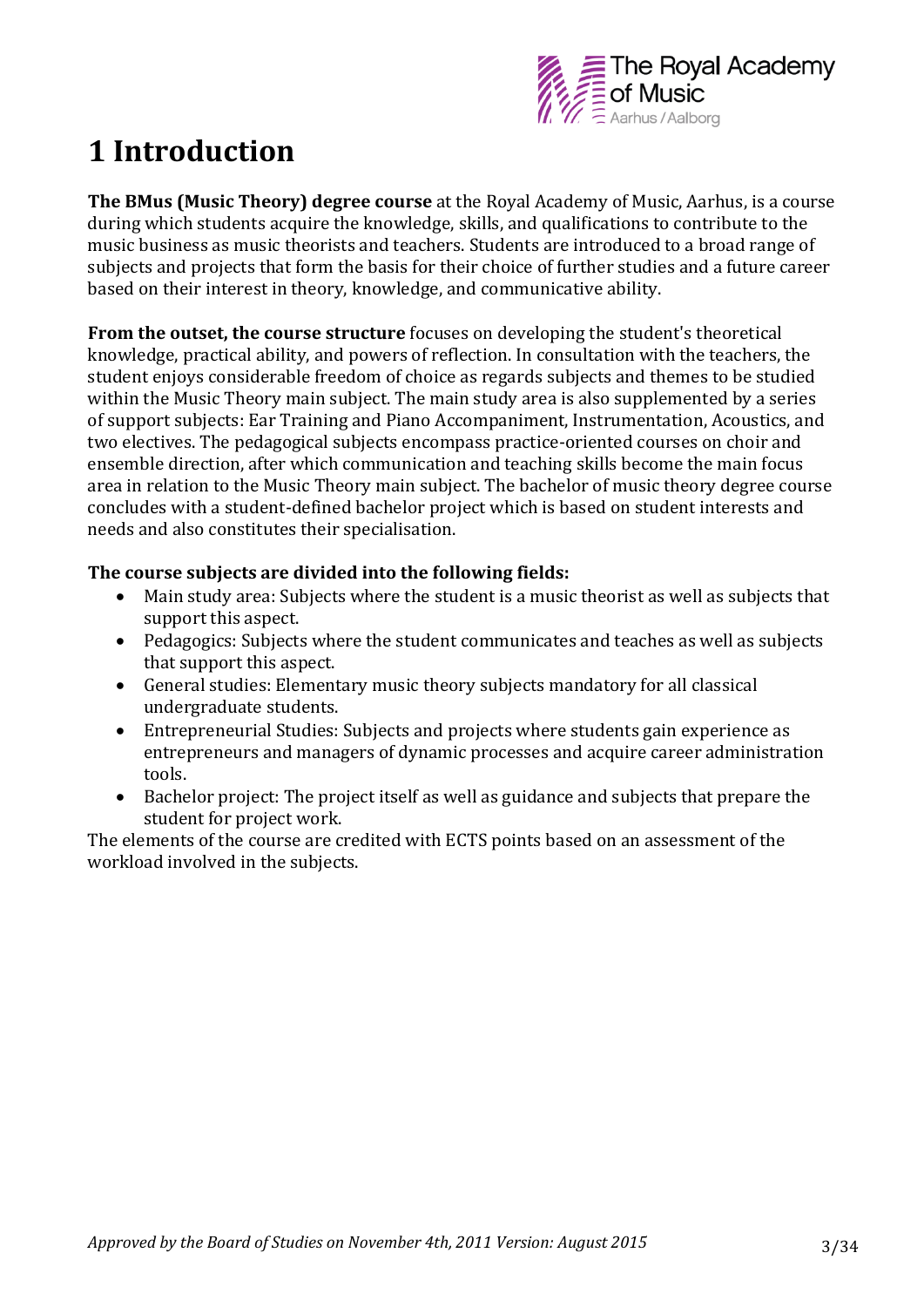

## **2 Course content, individual subjects, and examinations**

| <b>BMus Music Theory</b>              | <b>ECTS</b> points |              |                |                |                |                |            |  |
|---------------------------------------|--------------------|--------------|----------------|----------------|----------------|----------------|------------|--|
| Subject:                              | 1st sem            | 2nd          | 3rd            | 4th sem        | 5th            | 6th            | total      |  |
|                                       |                    | sem          | sem            |                | sem            | sem            |            |  |
| Main study area                       |                    |              |                |                |                |                |            |  |
| Music Theory, main subject            | 15.5               | 9.5          | 10.5           | 11.5           | 12             | 13             | 72         |  |
| Music Theory, electives               |                    |              |                |                |                |                | $\bf{0}$   |  |
| Instrumentation                       | $\overline{3}$     | 3            | 1.5            | 1.5            |                |                | 9          |  |
| Ear Training and Piano                | 3                  | 3            | $\overline{3}$ | 3              | $\mathbf{1}$   | $\overline{2}$ | 15         |  |
| Accompaniment                         |                    |              |                |                |                |                |            |  |
| <b>Acoustics</b>                      | 3                  | 3            |                |                |                |                | 6          |  |
| <b>Elective Instrument</b>            |                    |              | 1.5            | 1.5            |                |                | 3          |  |
| Elective A/B                          |                    |              |                |                | 3              |                | 3          |  |
| Pedagogics                            |                    |              |                |                |                |                |            |  |
| <b>Observation Training</b>           |                    | 3            |                |                |                |                | 3          |  |
| <b>Education Theory</b>               |                    |              | $\overline{2}$ | $\overline{2}$ | $\overline{2}$ |                | 6          |  |
| <b>Choir Direction</b>                | 2.5                | 2.5          | 2.5            |                |                |                | 7.5        |  |
| <b>Ensemble Direction</b>             |                    |              | 3              | $\overline{3}$ |                |                | 6          |  |
| <b>Music Theory Training</b>          |                    |              |                | 1.5            | 3              | 3              | 7.5        |  |
| <b>General studies</b>                |                    |              |                |                |                |                |            |  |
| <b>Music History</b>                  | $\mathbf{1}$       | $\mathbf{1}$ | $\mathbf{1}$   | $\mathbf{1}$   | $\mathbf{1}$   |                | 5          |  |
| Analysis and Composition<br>Exercises | $\mathbf{1}$       | $\mathbf{1}$ | $\mathbf{1}$   | $\mathbf{1}$   | $\mathbf{1}$   |                | 5          |  |
| Music Theory 1 and 2                  | $\mathbf{1}$       | $\mathbf{1}$ | $\mathbf{1}$   | $\mathbf{1}$   | $\mathbf{1}$   |                | 5          |  |
| <b>Entrepreneurial Studies</b>        |                    |              |                |                |                |                |            |  |
| <b>Entrepreneurial Studies</b>        |                    | 3            | 3              | 3              | 3              |                | 12         |  |
| <b>Bachelor</b> project               |                    |              |                |                |                |                |            |  |
| Bachelor project                      |                    |              |                |                | 3              | 12             | 15         |  |
| <b>TOTAL ECTS</b>                     | 30                 | 30           | 30             | 30             | 30             | 30             | <b>180</b> |  |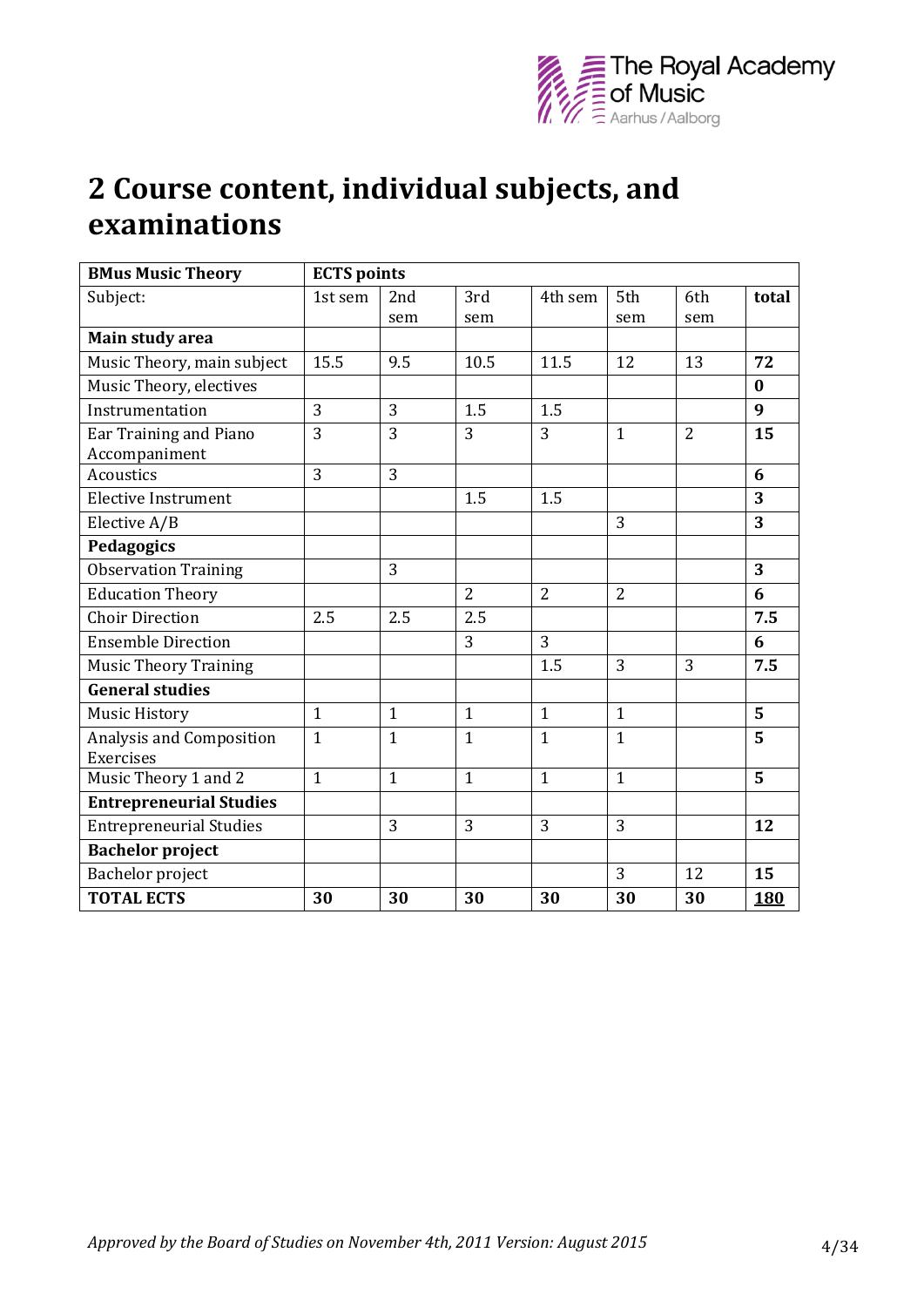

## **2.1 Main study area**

## **2.1.1. Music Theory, main subject**

#### **Objectives**

Upon completion of the subject, the student:

- Possesses elementary knowledge of theoretical, compositional, workmanship, and artistic aspects of music.
- Is conversant with the conventions of the field of music theory with a view to performing professionally.
- Is able to reflect on practice and choice of methods in relation to his/her own practice as communicative music theorist.
- Has acquired and is able to use music theory skills.
- Is able to make choices and assessments based on an artistic and music theoretical understanding.
- Is able to communicate issues from music theory in a way that is relevant for a given target audience.
- Is able to acknowledge and handle musical theoretical challenges in a creative, investigative, and analytical manner.
- Is able to identify his/her own learning needs and potential for artistic development in the field of music theory, and to prioritise and structure his/her time and work efforts.

#### **Content**

The subject consists of a general introduction to, and a discussion of, theories of music from the Renaissance to the present, including their conceptual framework and underlying ideas, as well as an introduction to the craft of the compositional methods and characteristics of various stylistic periods. The relevance of these methods and theories for composers, musicians, and listeners is included in the discussion.

Tuition thus covers reading and discussion of relevant literature as well as practical exercises in analysis, study of movements, and composition.

Insofar as this is possible, Music Theory tuition should be approached with due consideration of the individual student's potential, qualifications, and desired professional profile. In addition, tuition must be able to provide a qualified starting point for music theoretical research.

#### **Tuition and work formats**

One-to-one tuition.

#### **Semesters**

1st to 6th semester.

#### **Scope**

72 ECTS towards the degree.

#### **Evaluation and examination regulations**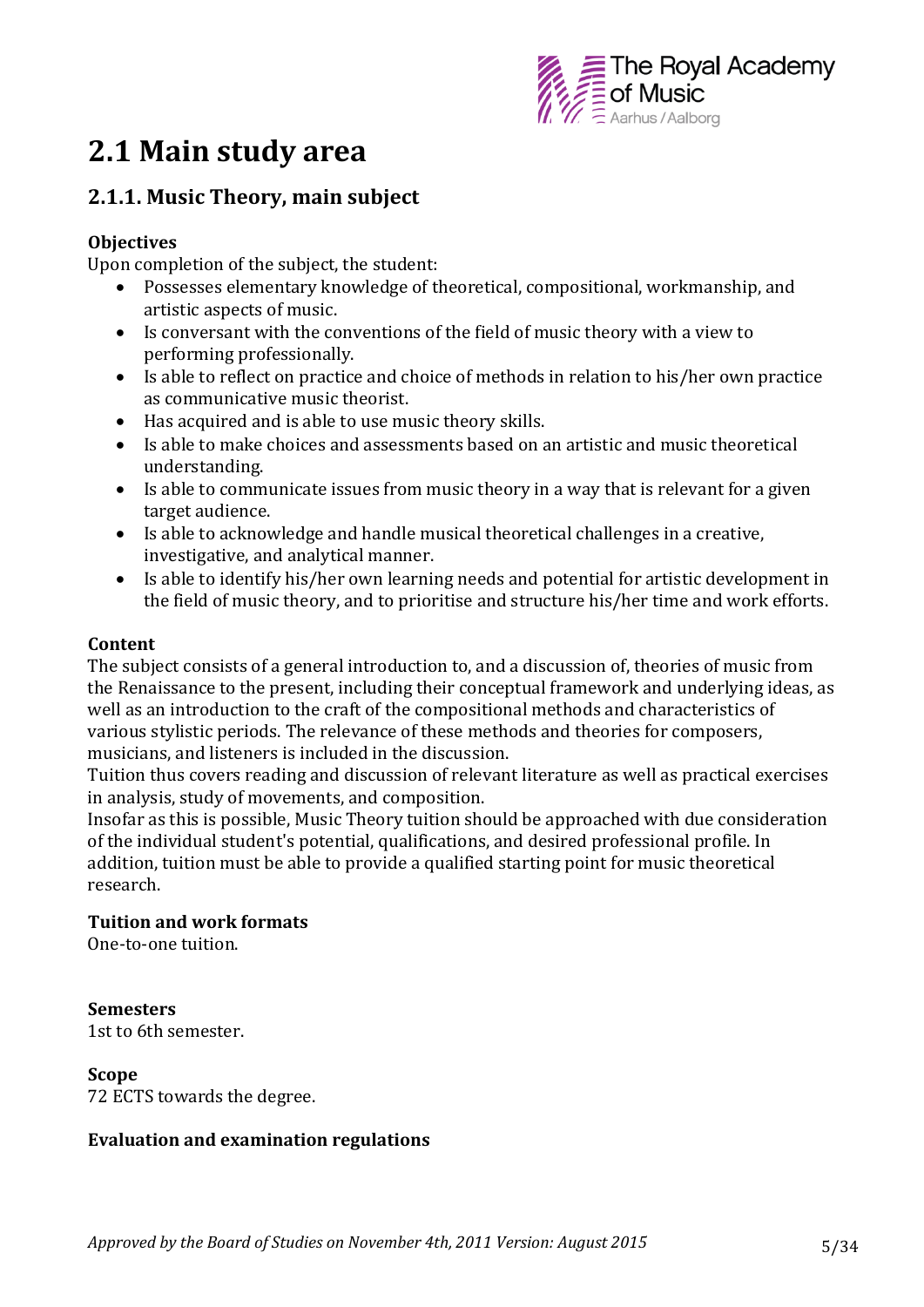

After the 2nd semester: Evaluation of 1st year

*Examination content and materials:*

The student performs an analysis of a piece of music (audio and score) with a focus on form, composition, instrumentation, etc.

*Examination format:*

Oral examination.

Preparation: 2 hours.

Examination: 30 minutes. Discussion: 10 minutes.

*Marking and evaluation:* 

Internal marking. Pass/fail as well as a short interview.

The examination results decide whether the student may continue with the degree course. The test must be passed before the end of the 4th semester. The evaluation must reflect to what extent the overall objectives of the degree course are expected to be achievable for the main subject over the three years of study.

#### After the 6th semester: Examination

*Examination content and materials:*

Written examination:

By the date communicated by the studies office, the student hands in three written assignments. The assignments must include the following:

a. Tuition material (max. 10 A4 pages with layout) as well as an account of the intentions with the material (max. 5 normal pages)

b. An account of a theory/method of analysis (max. 10 normal pages)

c. A composition/movement exercise (max. 10 A4 pages with layout) including a written account of the intentions of the assignment(s) as well as the movement technical method (max. 10 normal pages).

Inasmuch as this is possible, the three assignments, and/or sections of the assignments, must concern themselves with music from different stylistic periods/aesthetic starting points. Oral examination:

a. A music description as well as a composition technical and aesthetic positioning of a 5-6 minute piece of music or excerpt. Preparation: 10 minutes. Examination: 20 minutes.

b. An interview with the external examiners regarding the written assignments (30 minutes). *Marking and evaluation:*

External marking. Grade.

One overall grade is given for the written assignments and the oral examination.

Duration of oral examination, discussion, and justification: 90 minutes.

The assessment must reflect to what extent the objectives have been achieved.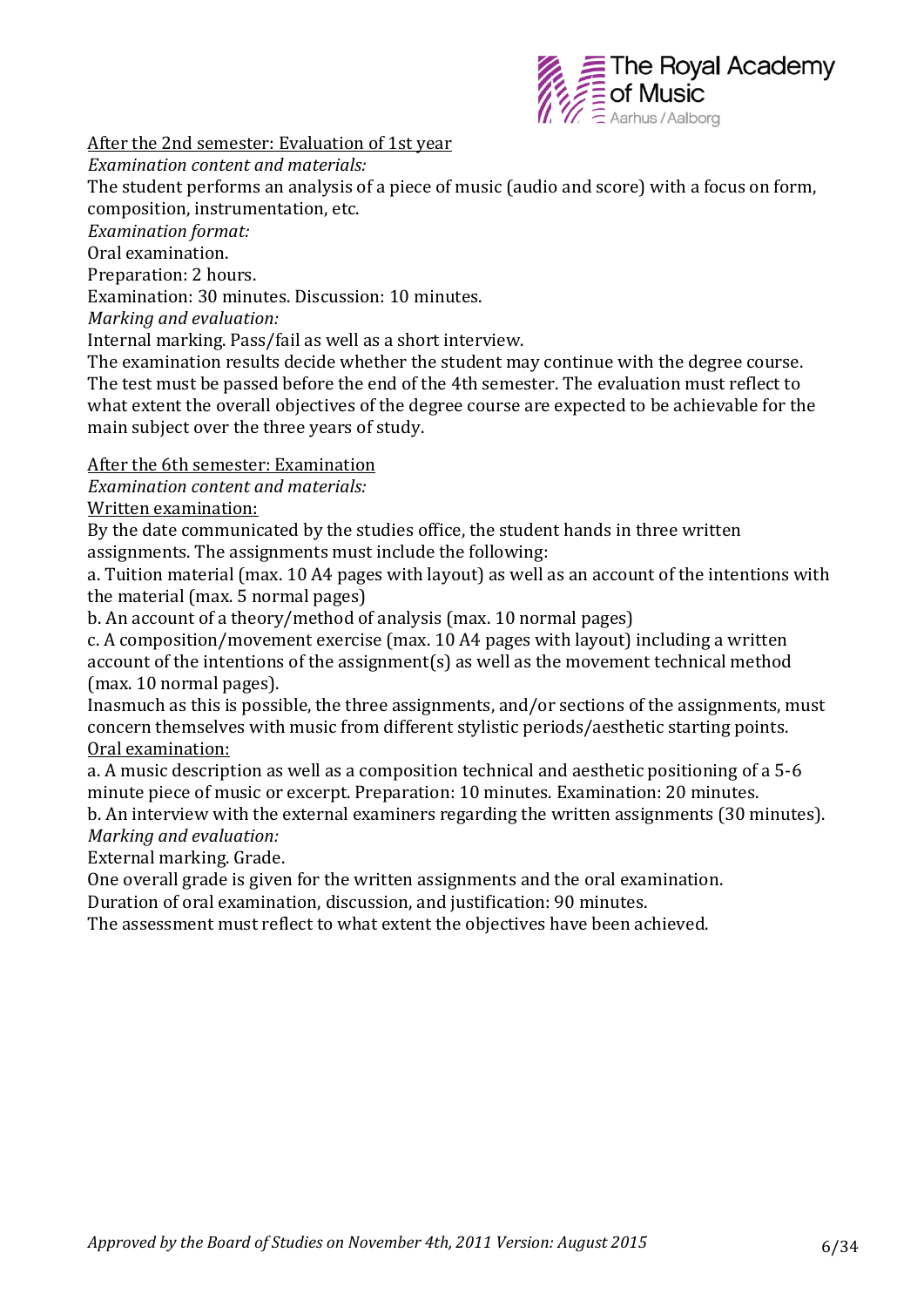

### **2.1.2 Music Theory, electives**

#### **Objectives**

Credited as part of the Music Theory subject.

#### **Content**

In consultation with the teachers and the responsible director of studies, the student may assign lessons for the study of special subjects augmenting the objectives and content of the Music Theory main subject.

Joint studies with other degree courses, such as a seminar for composers or electronic composers, may be set up.

#### **Tuition and work formats**

One-to-one tuition or class tuition.

#### **Semesters**

1st to 6th semester.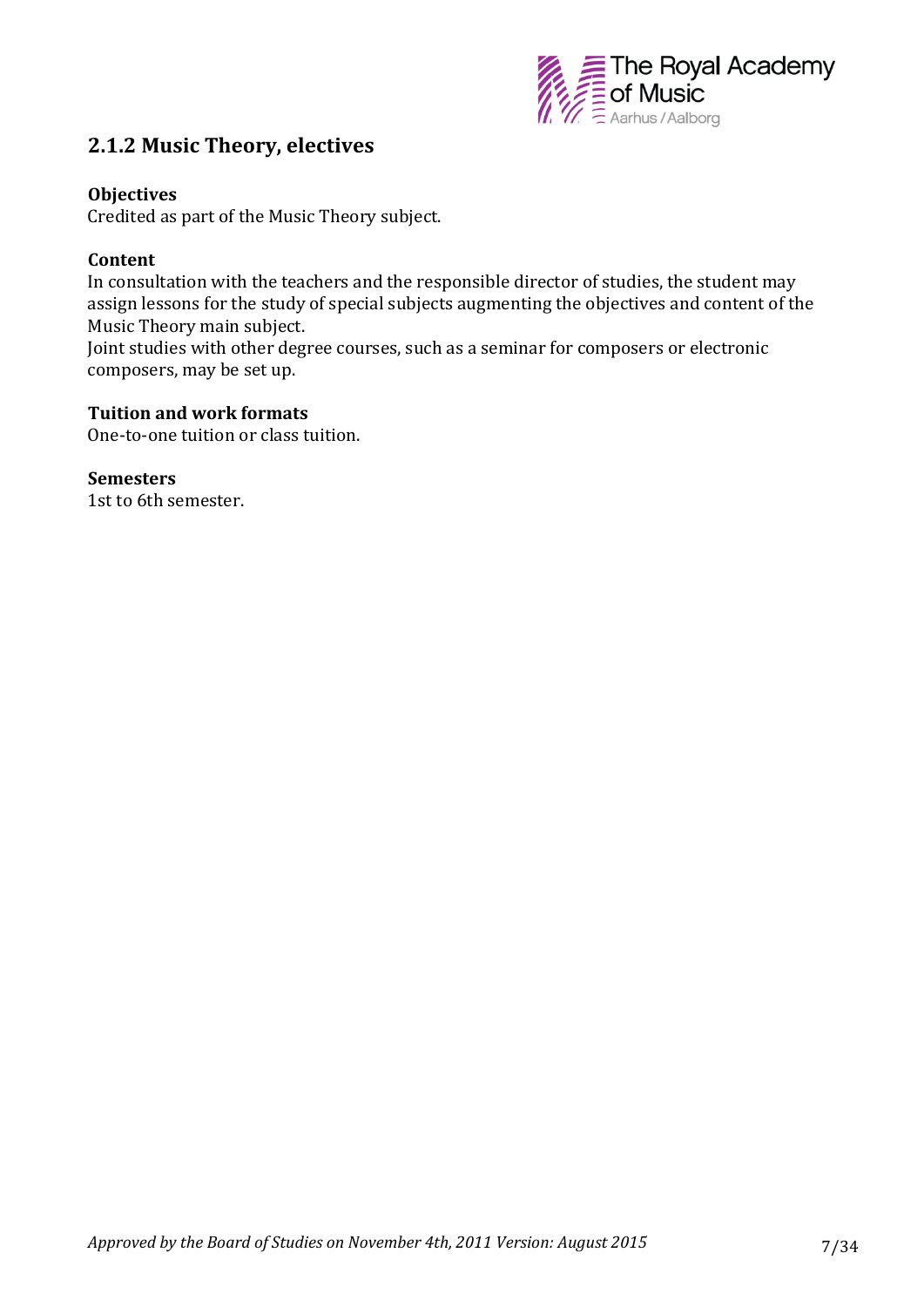

## **2.1.3 Instrumentation**

#### **Objectives**

Upon completion of the subject, the student:

- Possesses knowledge of the possibilities of the symphony orchestra and individual instruments in terms of technique and expression.
- Possesses knowledge of the working conditions and self-perceptions of musicians.
- Has acquired and is able to use technical and musical skills and forms of expression in the field of instrumentation.
- Is able to make artistic choices and assessments.
- Is able to communicate his/her musical ideas and forms of expression in a way that is relevant for a given target audience.
- Is able to acknowledge and handle artistic challenges in a creative, investigative, and analytical manner.
- Can participate independently in various musical contexts.
- Is able to identify his/her own learning needs and potential for artistic development within the instrumentation field, and to prioritise and structure his/her time and work efforts in relation to these.

#### **Content**

The subject consists of an introduction to the possibilities of various instruments in terms of technique and expression, analysis of scores from past to present, and a discussion of the technical, stylistic, and aesthetic aspects of the discipline.

Student homework consists of transcription assignments, instrumentation assignments, analyses, acquisition of knowledge of the orchestral repertoire, and study of technical literature.

#### **Tuition and work formats**

One-to-one tuition.

**Semesters** 

1st to 4th semester.

#### **Scope**

9 ECTS towards the degree.

#### **Evaluation and examination regulations**

After the 2nd semester: Examination

*Examination content and materials:*

Oral test of score analysis and instrument knowledge.

The student covers the historical development, physical design, and technical performance possibilities in relation to one orchestral instrument chosen by the external examiner. The student sight reads and analyses the instruentation of two score examples, focusing on technical and artistic aspects.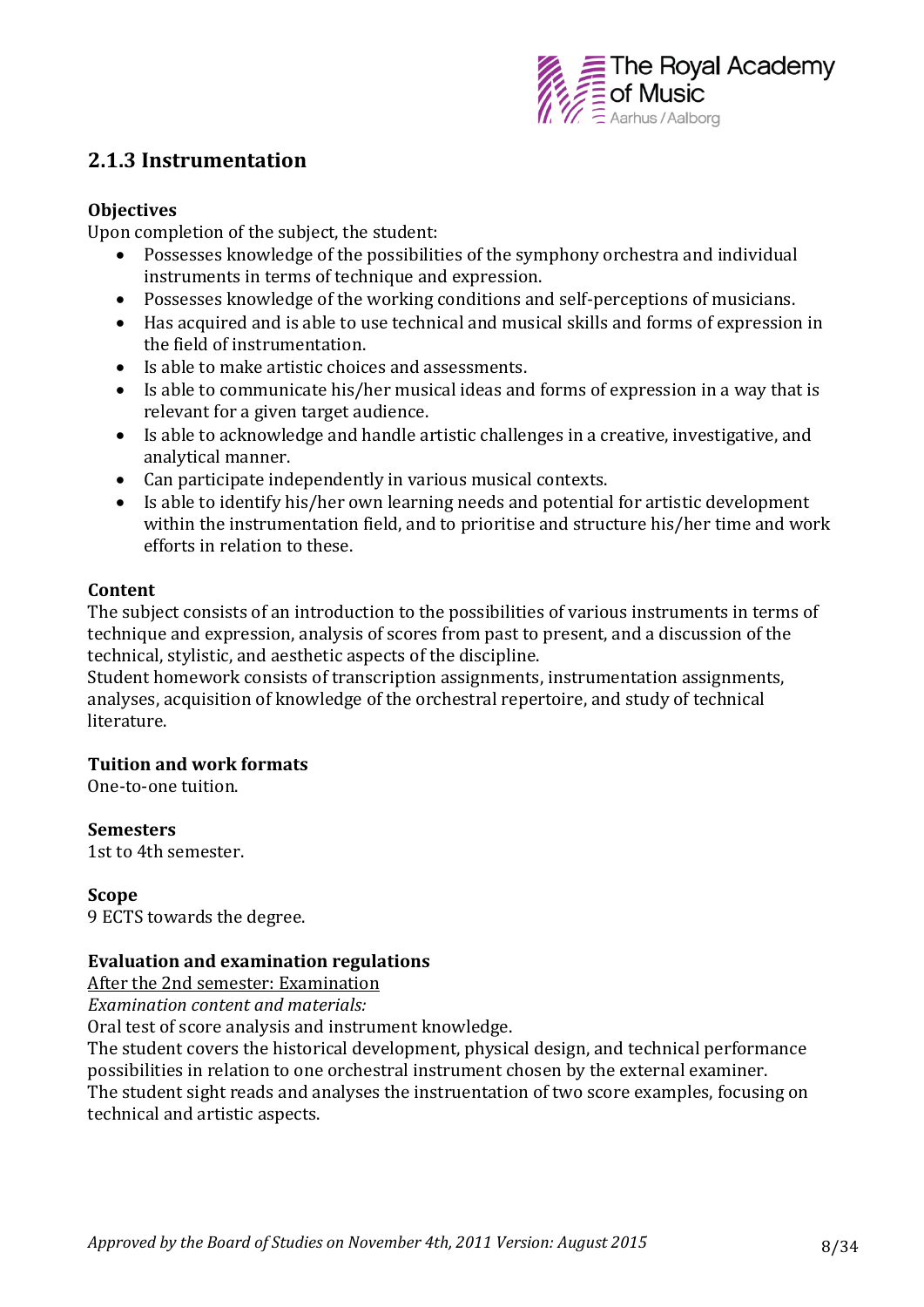

*Examination format:*

Oral examination. Duration: 60 minutes.

*Marking and evaluation:*

Internal marking. Grade. The assessment must reflect to what extent the objectives have been achieved.

After the 4th semester: Examination

*Examination content and materials:*

Preparation of an orchestral movement. Based on a piano movement or similar chosen by the student in consultation with the teacher, an orchestral movement is prepared. The assignment may be performed with or without a stylistic model. 4 weeks are allowed for the assignment.

*Examination format:*

Written assignment.

*Marking and evaluation:*

Internal marking. Grade. The assessment must reflect to what extent the objectives have been achieved.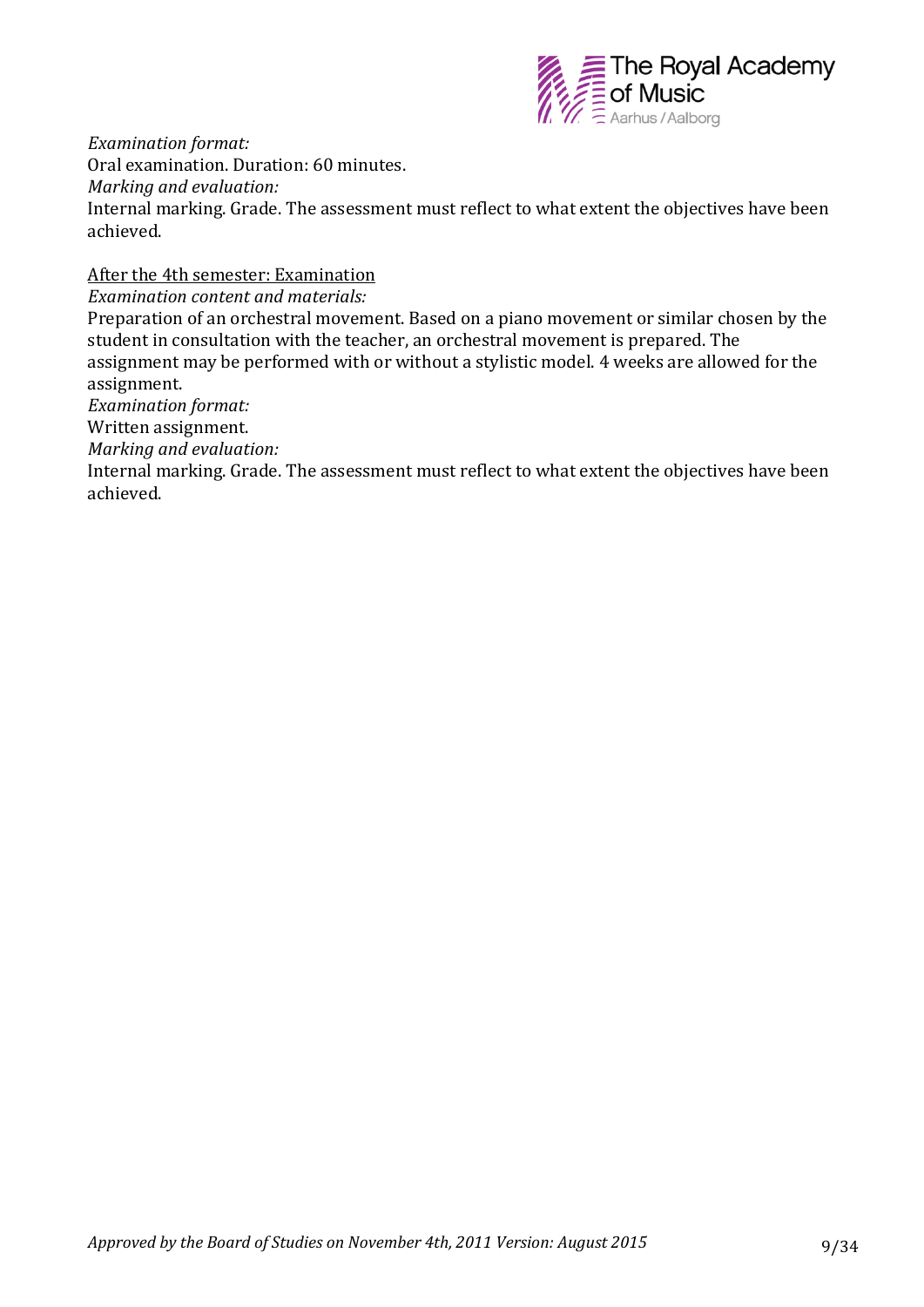

## **2.1.4 Acoustics**

#### **Objectives**

Upon completion of the subject, the student:

- Possesses elementary knowledge of acoustics.
- Has acquired and is able to use technical-musical skills within the field of acoustics.
- Is able to communicate technical expressions and problems in a way that is relevant for peers.
- Is able to identify his/her own learning needs and potential for artistic development within the field of acoustics, and to prioritise and structure his/her time and work efforts in relation to these.

#### **Content**

Developing student understanding of sound and acoustics. Sound production, wave theory, instrument acoustics, room acoustics, psychoacoustics, perception, and cognition.

#### **Tuition and work formats**

Joint class tuition with BMus Electronic Composition 1st year students.

#### **Semesters**

1st to 2nd semester.

#### **Scope**

6 ECTS towards the degree.

#### **Evaluation and examination regulations**

After the 2nd semester: Examination *Examination content and materials:*  The curriculum consists of material covered during tuition. *Examination format:*  Oral test with no aids. Duration: 30 minutes. 30 minutes of preparation time are allowed. *Marking and evaluation:*  Internal marking. Pass/fail.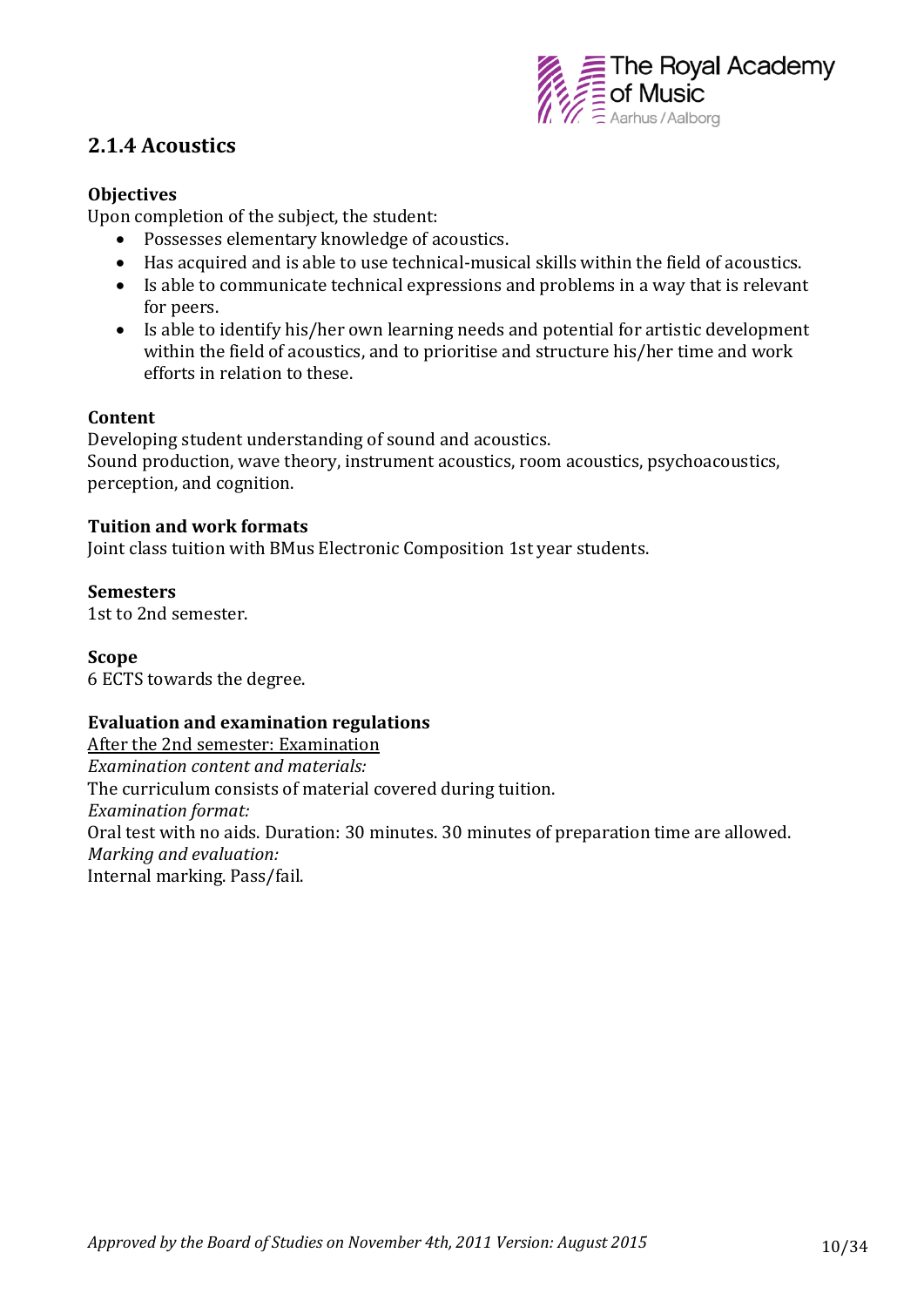

## **2.1.5 Ear Training and Piano Accompaniment**

#### **Objectives**

Upon completion of the Ear Training and Piano Accompaniment subject, the student:

- Possesses the required musical imagination, memory, and awareness to be able to perform music from the Renaissance to the present independently, quickly, and accurately.
- Has acquired the auditory, visual, and analytical skills to be able to hear, read, understand, and reproduce music melodically, harmonically, and rhythmically as a whole and in parts, generally and within the main subject area.
- Possesses elementary knowledge and skills regarding musical understanding as well as ear training theory, methods, and repertoire.

#### **Content**

- Melody training (auditory and visual): Tonal and atonal sight singing, singing/playing by ear, imitation, and improvisation.
- Rhythm training (auditory and visual): Sense of pulse and tempo, time, phrasing, imitation, and improvisation, all metres and styles.
- Scale and interval training: chords, harmonic analysis, and score reading including clefs and transposing instruments.
- Auditory analysis: dictation; correction.
- Piano accompaniment: Cadence playing, harmonisation by ear, figuration playing, score playing etc. relevant for the student's practical piano skills in various musical contexts.

Exercise collections, textbooks, and examples from literature are used. Furthermore, the student's own instrument may be included in classes.

During the first year of study, elementary skills are established. During the 2nd and 3rd year of study, these skills are further developed through increasingly individualised tuition so that they may be used in the main subjects.

Piano accompaniment tuition is adapted to the respective main subject area curricula, including plans for other minor subjects.

#### **Scope**

15 ECTS towards the degree.

#### **Tuition format and organisation**

The subject is studied in classes of no more than 6 students. Tuition is distributed across all 6 semesters.

#### **Evaluation and examination regulations**

#### *Examination content and materials*

Tuition concludes with proficiency tests after the 2nd and 4th semesters. The final examination takes place after the 6th semester. Students with a class attendance record of at least 80% are examined on a reduced curriculum. The reduced curriculum is communicated two weeks prior to the examination.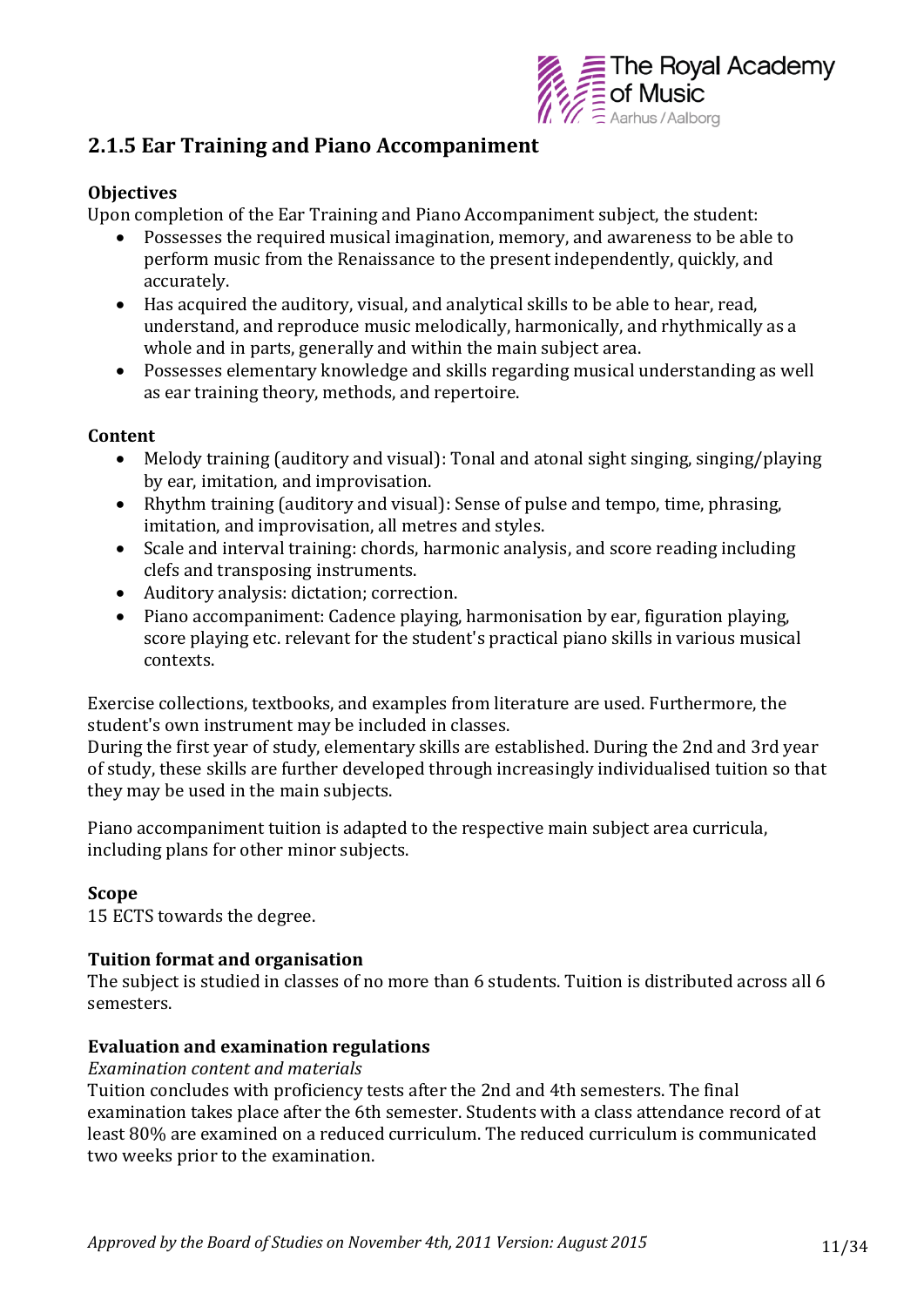

Students with a class attendance record below 80% will be examined on the full curriculum and must hand in extra assignments on the 4th and 6th semesters.

After the 2nd semester: PROFICIENCY TEST

*Examination format:* Oral examination: A: Rhythm reading B: Melody reading/sight singing C: Auditory analysis. D: Piano accompaniment. Written examination: E: Reading test Rhythm dictation and melody dictation Duration of the oral test: 15 minutes. Duration of the written test: 60 minutes. *Marking and evaluation:* Internal marking, pass/fail The examination is for guidance purposes and must establish whether the student possesses the required qualifications and skills to achieve the overall Ear Training objectives over the three years of study through continued satisfactory class participation. The oral and written parts of the examination are assessed separately. If a test fails to document a satisfactory level of proficiency, a new test takes place prior to the autumn break on the following year of study.

#### After the 4th semester: PROFICIENCY TEST

*Examination format:* Oral examination: A: Rhythm reading. B: Melody reading/sight singing. C: Auditory analysis D: Piano accompaniment Written examination: E: Harmonic analysis F: Correction G: Auditory analysis/music dictation as a home assignment Duration of the oral test: 25 minutes. Duration of the written test: 60 minutes. *Marking and evaluation:* Internal marking, pass/fail The examination is for guidance purposes and must establish whether the student possesses the required qualifications and skills to achieve the overall Ear Training objectives over the three years of study through continued satisfactory class participation. The oral and written parts of the examination are assessed separately. If a test fails to document a satisfactory level of proficiency, a new test takes place prior to the autumn break on the following year of study.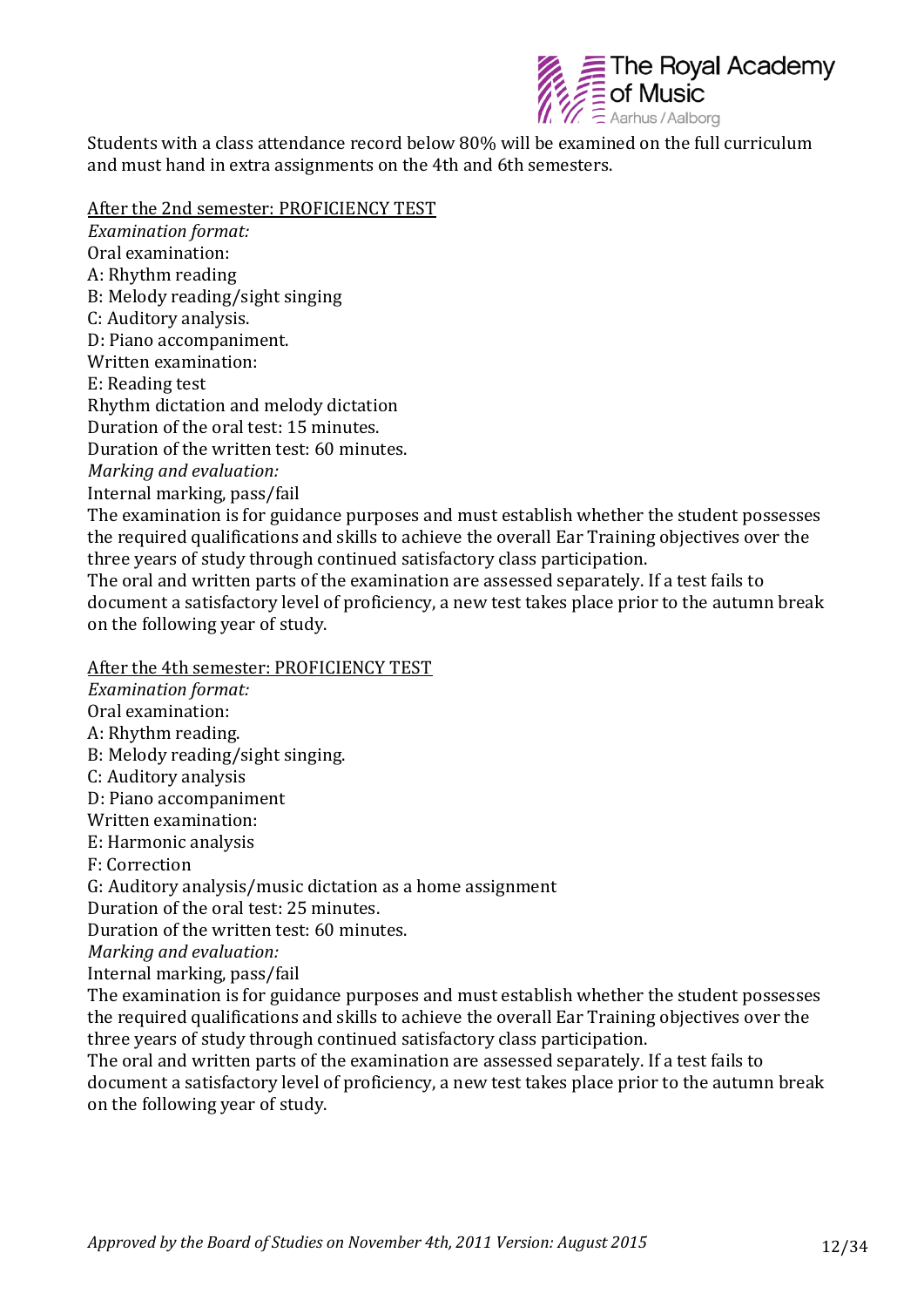

After the 6th semester: FINAL EXAMINATION

*Examination format:* Oral examination: A: Rhythm reading. B: Melody reading/sight singing C: Harmonic analysis D: Auditory analysis E: Piano accompaniment and score playing Written examination: F: Auditory analysis/music dictation Duration of the oral test: 30 minutes. Duration of the written test: 2 hours. *Marking and evaluation:* Internal marking. Two grades. The assessment must reflect to what extent the objectives have been achieved.

The oral and written parts of the examination are assessed separately. Both examinations must be passed. If an examination is failed, re-examination takes place at the end of the same year of study.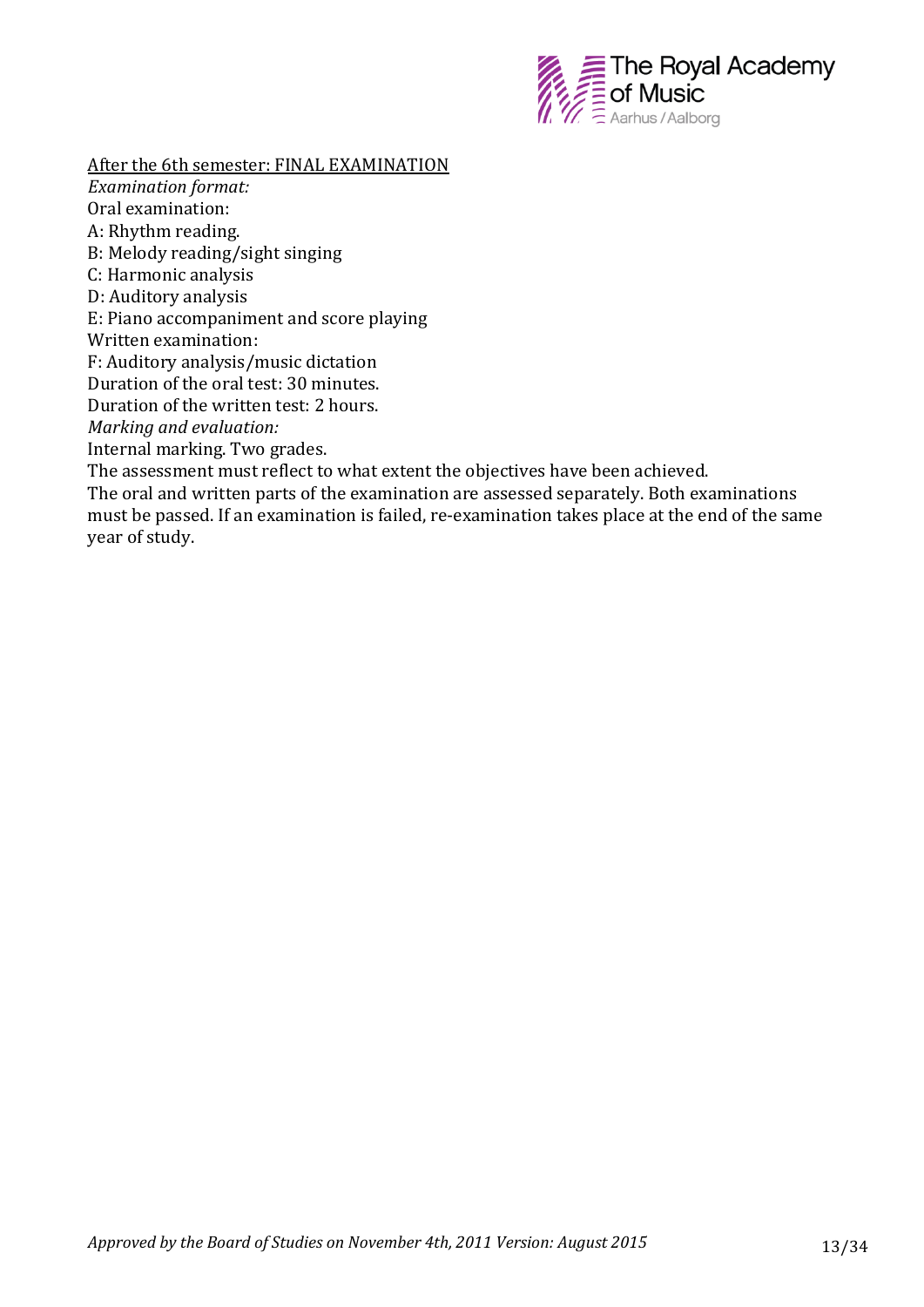

### **2.1.6 Elective A: Introduction to Programming**

#### **Objectives**

Upon completion of the subject, the student:

- Possesses elementary knowledge of programming in the Max/MSP graphical programming environment.
- Has acquired and is able to use elementary technical programming skills.
- Is able to identify his/her own learning needs and potential for artistic development within the programming field, and to prioritise and structure his/her time and work efforts in relation to these.

#### **Content**

A basic understanding of music applications and computer music instruments.

Work is done in the Max/MSP graphical programming environment.

The subject provides a general introduction to data handling in the application and covers MIDI and digital audio.

Emphasis is also placed on the possibilities for interaction between Max/MSP and other software and hardware.

#### **Tuition and work formats**

Class tuition in course form. Joint class tuition with BMus Electronic Composition 1st year students.

#### **Semesters**

5th semester

#### **Scope**

3 ECTS towards the degree.

#### **Evaluation and examination regulations**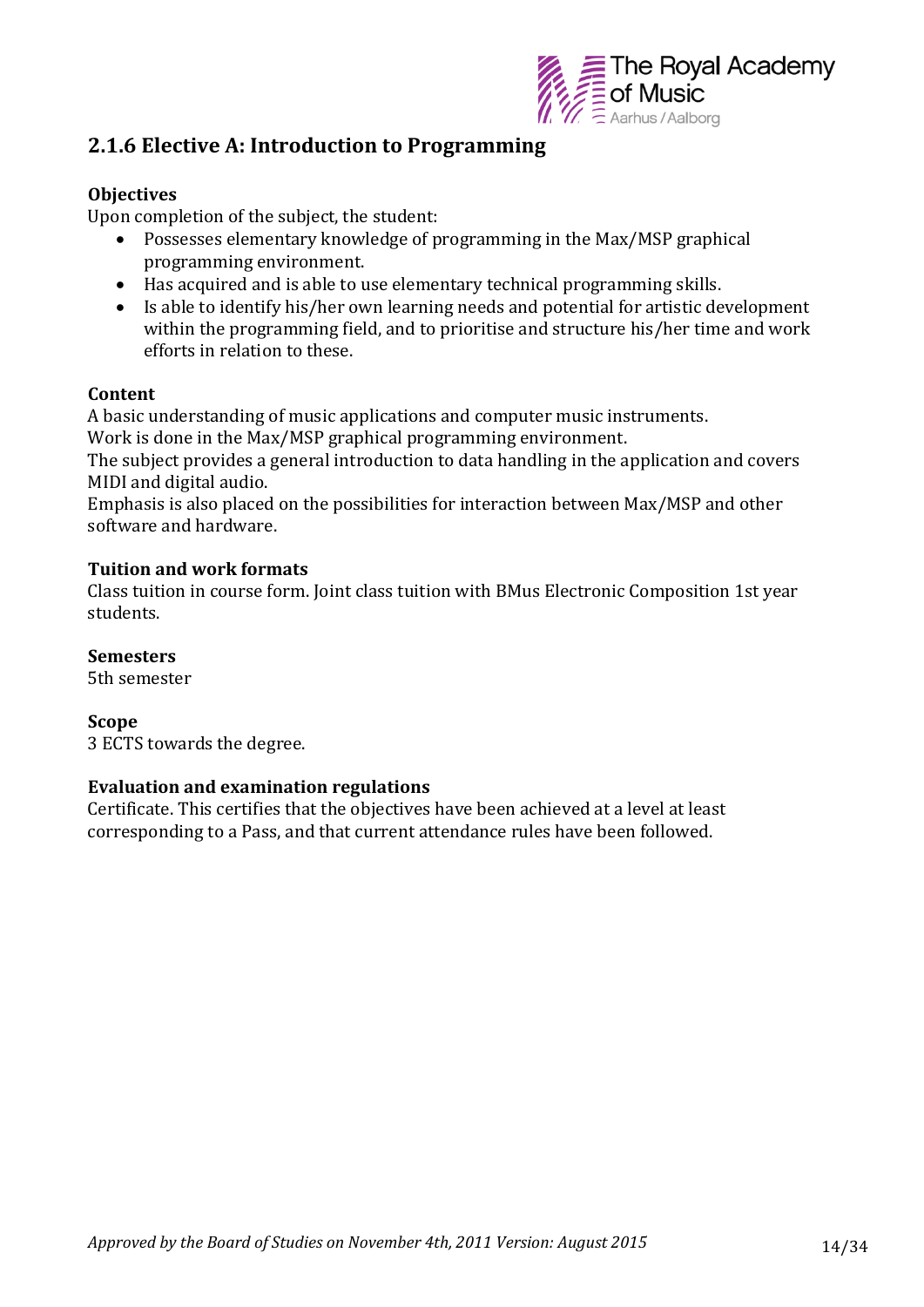

## **2.1.7 Elective B: Subject chosen by the student**

If the responsible director of studies and the main subject teacher agree, another relevant subject may replace the Introduction to Programming subject.

#### **Objectives**

Upon completion of the subject, the student:

- Possesses elementary knowledge of the subject chosen.
- Is able to communicate this knowledge to peers and non-specialists.

#### **Semesters**

5th semester

#### **Scope**

3 ECTS towards the degree.

#### **Evaluation and examination regulations**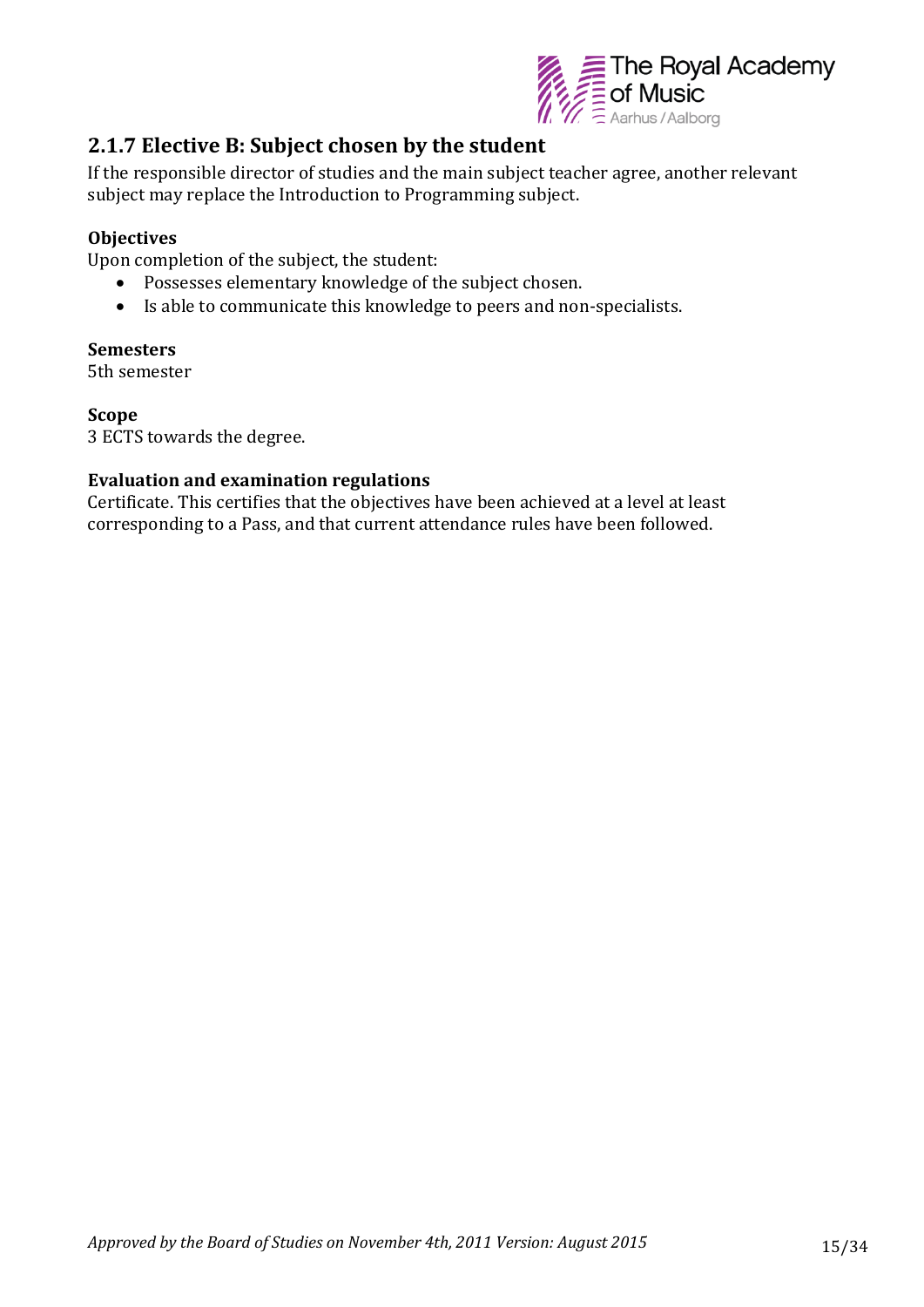

### **2.1.8 Elective Instrument**

The student chooses between the piano and another relevant instrument. The subject may thus augment the Ear Training and Piano Accompaniment subject.

#### **Objectives**

Upon completion of the subject, the student:

 Is capable of using the instrument as an aid in arrangement and theory contexts as well as in in practical teaching situations.

#### **Content**

- Sight reading
- Figuration playing if the instrument is a chord instrument
- Transposition
- $\bullet$  Score playing (for the piano)
- Sheet music from the repertoire of the relevant instrument

#### **Tuition and work formats**

One-to-one tuition.

#### **Semesters**

3rd to 4th semester.

#### **Scope**

3 ECTS towards the degree.

#### **Evaluation and examination regulations**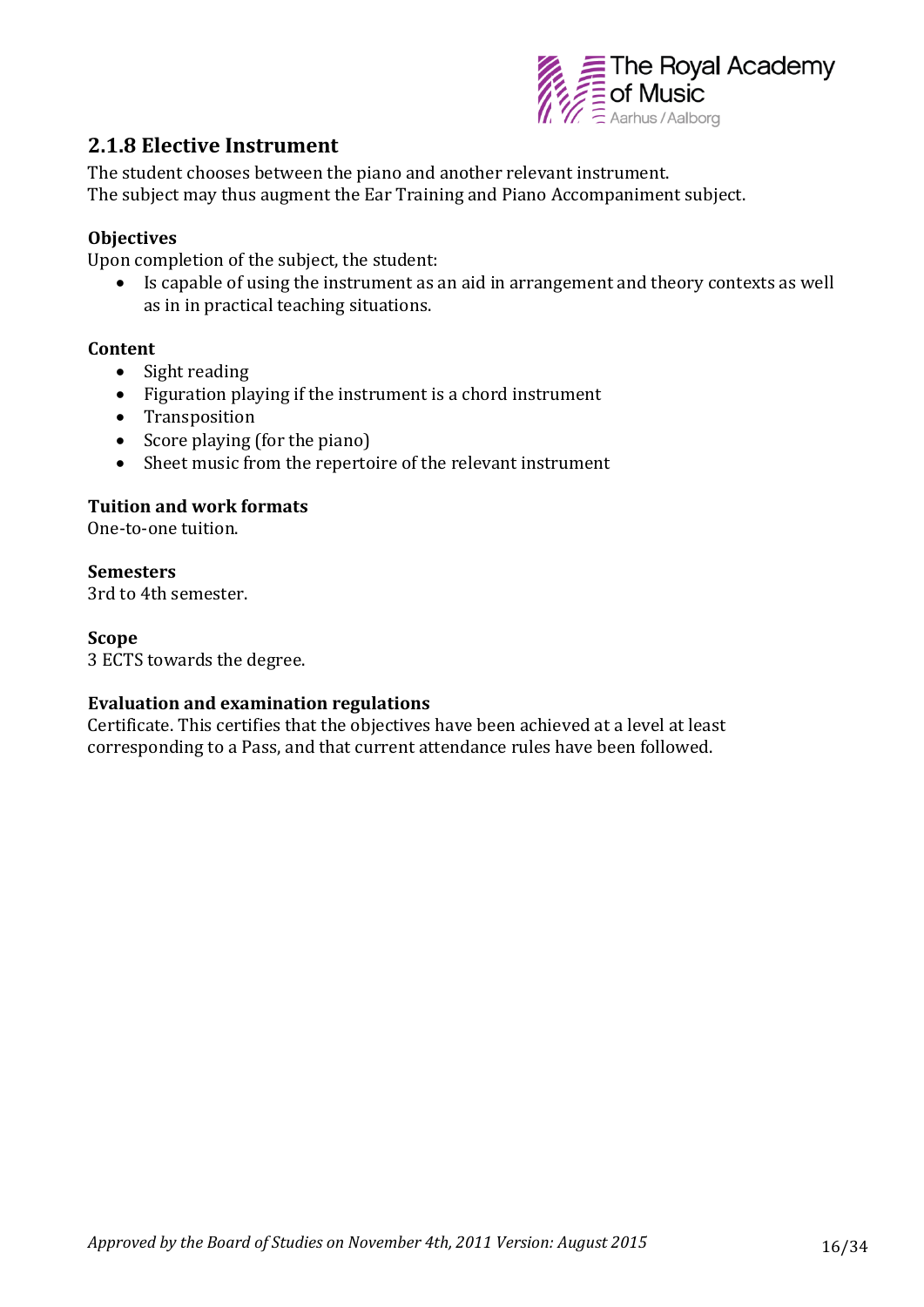

## **2.2 Pedagogics**

## **2.2.1 Observation Training**

#### **Objectives**

Upon completion of the subject, the student:

- Possesses elementary knowledge of relevant pedagogical methods relating to music.
- Possesses elementary knowledge of the music education job market.
- Is conversant with ethics and responsibilities in relation to the teaching/communication role.
- Is able to reflect on practice and choice of methods in relation to various teaching and communication situations.

#### **Content**

The subject includes preparation, execution, and post-processing of observation training. Introduction to the diverse music education job market and relevant pedagogical traditions and cultures in music.

Presentation on report authoring.

The training sites must reflect the diversity of the music business and include examples of workplaces relevant for the individual courses.

Conference classes are given. The training site teachers are to be included in these.

The student prepares a brief, individual observation training report that is to be handed in 14 days after the training. Report scope: 3 pages.

The report forms the foundation of training post-processing.

#### **Tuition and work formats**

Class tuition. Observation training is organised by a training coordinator in consultation with subject teachers.

#### **Semesters**

2nd semester. Observation training itself lasts one week.

#### **Scope**

3 ECTS towards the degree.

#### **Evaluation and examination regulations**

After the 2nd semester: Certificate.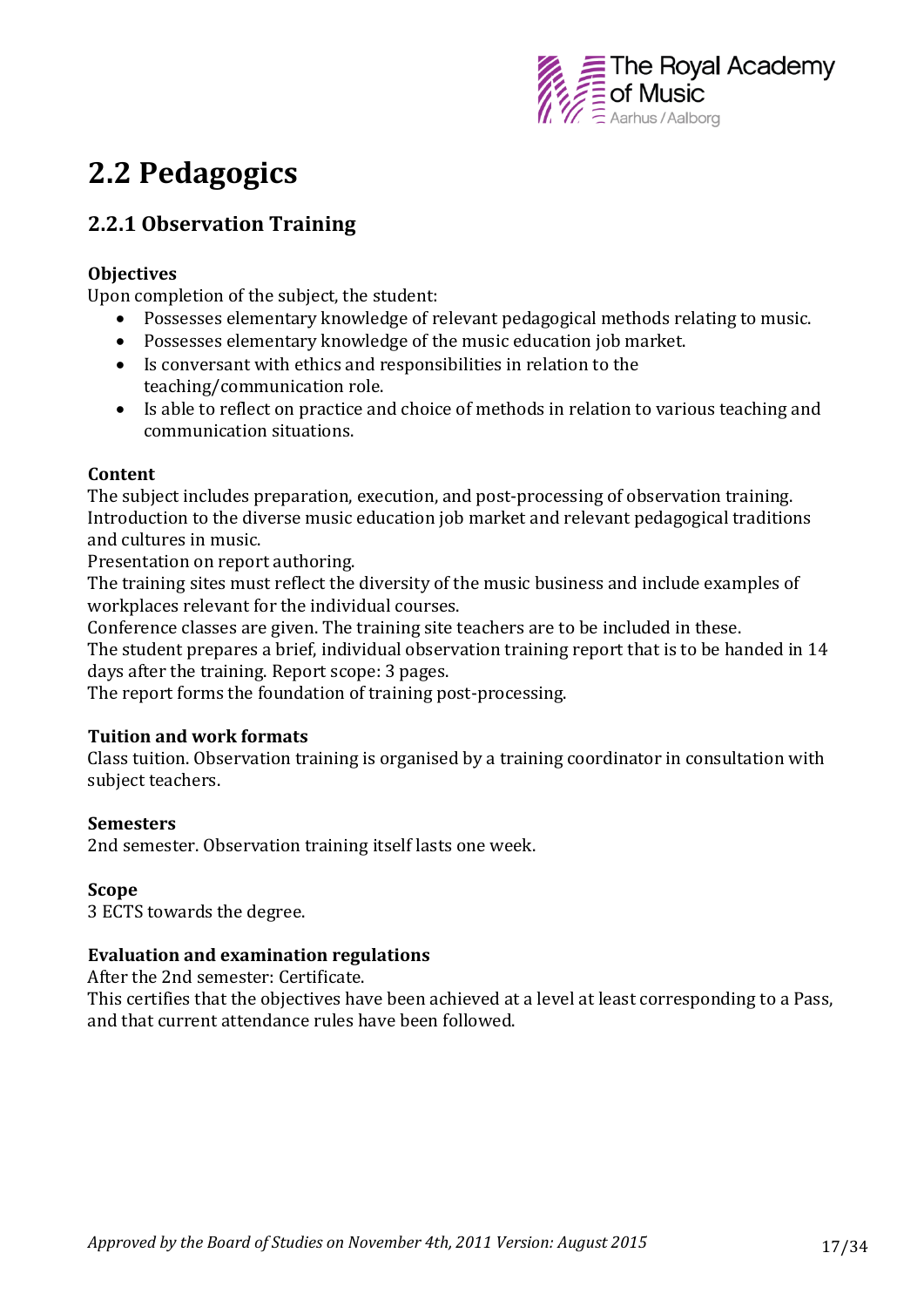

## **2.2.2 Education Theory**

#### **Objectives**

Upon completion of the subject, the student:

- Possesses an elementary knowledge of relevant pedagogical, didactic, and psychological theories, concepts, and methods.
- Is conversant with ethics and responsibilities in relation to the teaching/communication role.
- Is able to reflect on practice and choice of methods in relation to various teaching and communication situations.
- Has acquired relevant communication tools.
- Is able to acknowledge and handle pedagogical challenges in a creative, investigative, and analytical manner.
- Is able to identify his/her own learning needs and potential for artistic development in the field of pedagogics, and to prioritise and structure his/her time and work efforts in relation to organisation of teaching courses.

#### **Content**

Education Theory tuition comprises the following:

- Study and discussion of selected education theories and the views of man, society, and learning they embody.
- Discussion of pedagogical approaches and traditions within music.
- Study and discussion of various teacher and pupil roles.
- Study and discussion of theories of education and learning.
- Study and discussion of communication, organisation, and leadership styles.
- Study of the theoretical prerequisites for being able to plan, execute, and evaluate music teaching, including definition of goals, implementation and retention, course organisation, lesson preparation, self-evaluation, and peer evaluation (supervision).

#### **Tuition and work formats**

Class tuition.

Part of the 4th semester tuition may be based on cases and problems from the concurrent training courses.

Part of the 5th semester tuition takes the form of individual guidance in connection with preparations for the examination assignment (synopsis).

Interaction with the training courses in other subjects is presupposed.

#### **Semesters**

3rd to 5th semester.

#### **Scope**

6 ECTS towards the degree.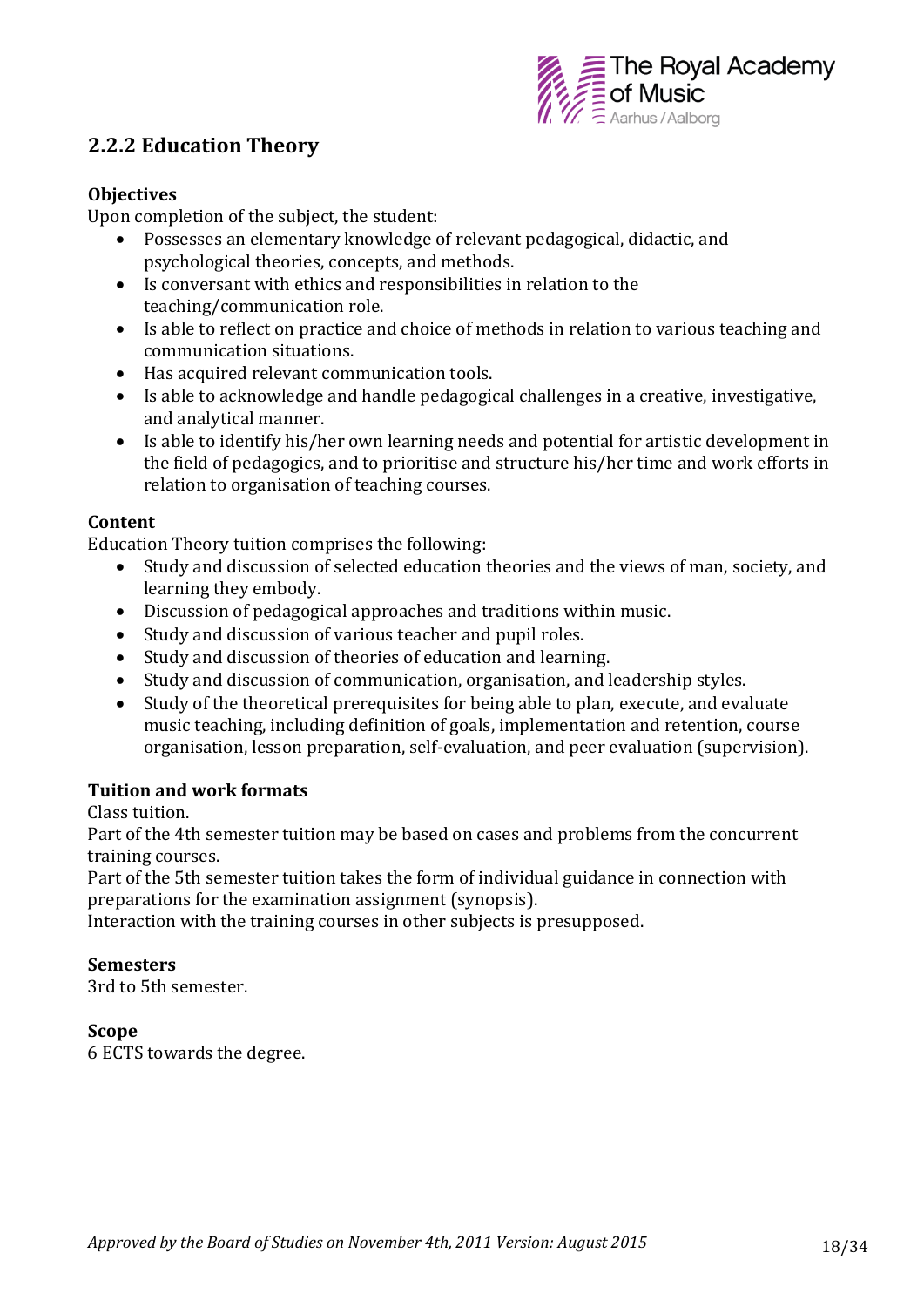

#### **Evaluation and examination regulations**

After the 5th semester: Examination

*Examination content and materials:* 

Oral presentation based on the synopsis, approx. 20 minutes. The student hands in a subject synopsis containing a problem approved by the teacher.

Interview guided by the teacher.

*Examination format:* 

Synopsis and oral examination. Synopsis scope: 4 to 6 pages. Duration of oral examination including interview: 40 minutes. The deadline for handing in the synopsis is communicated by the studies office.

*Marking and evaluation:* 

Internal marking. Grade.

The assessment must reflect to what extent the objectives have been achieved.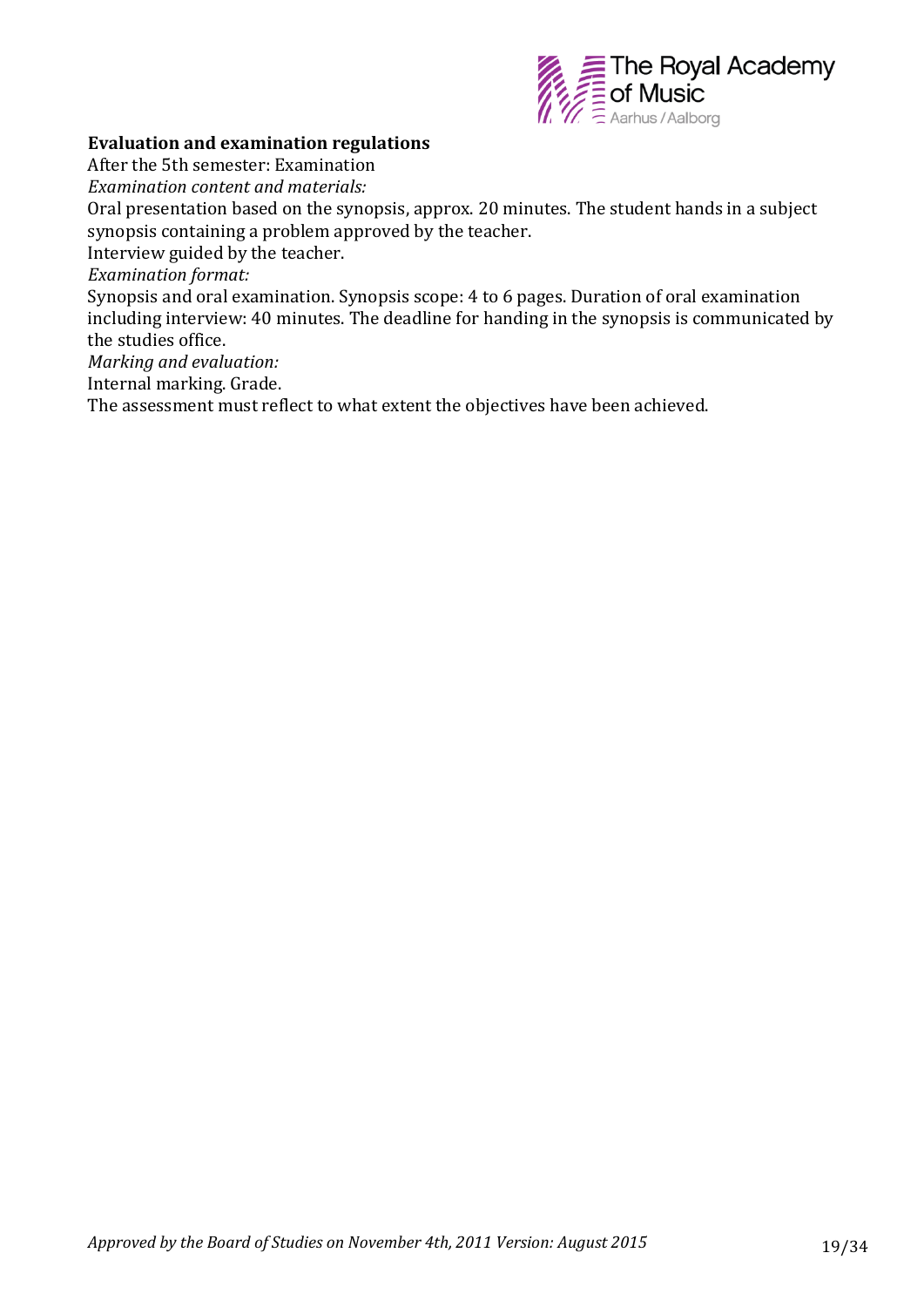

### **2.2.3 Choir Direction**

#### **Objectives**

Upon completion of the Choir Direction subject, the student:

- Possesses elementary knowledge of musical and technical practice, repertoire, methods, and theory in relation to classical choir direction.
- Is conversant with conventions regarding the work of the choir director and the chorister with a view to working professionally.
- Is able to reflect on practice and choice of methods in relation to his/her own choir direction practice.
- Has acquired and is able to use technical and musical skills in the field of choir singing and choir direction.
- Is able to make artistic choices and assessments.
- Is able to communicate musical and artistic forms of expression in a way that is relevant to a broad variety of choirs at beginning and intermediate level.
- Is able to organise progressive pedagogical courses.
- Is able to acknowledge and handle artistic and pedagogical challenges in a creative, investigative, and analytical manner.
- Can participate independently in various musical contexts as chorister and choir director.
- Is able to identify his/her own learning needs and potential for artistic development within the choir direction field, and to prioritise and structure his/her time and work efforts in relation to these.

#### **Content**

- A broad and varied repertoire from the classical area.
- Conducting technique.
- Preparation technique.
- Learning technique.
- Score reading and playing.
- Intonation, choir voicing, and sound perception.
- Warming-up.
- Arrangement

#### **Tuition and work formats**

Study of methods in class and training with a practice choir.

#### **Semesters**

1st to 3rd semester.

#### **Scope**

7.5 ECTS towards the degree.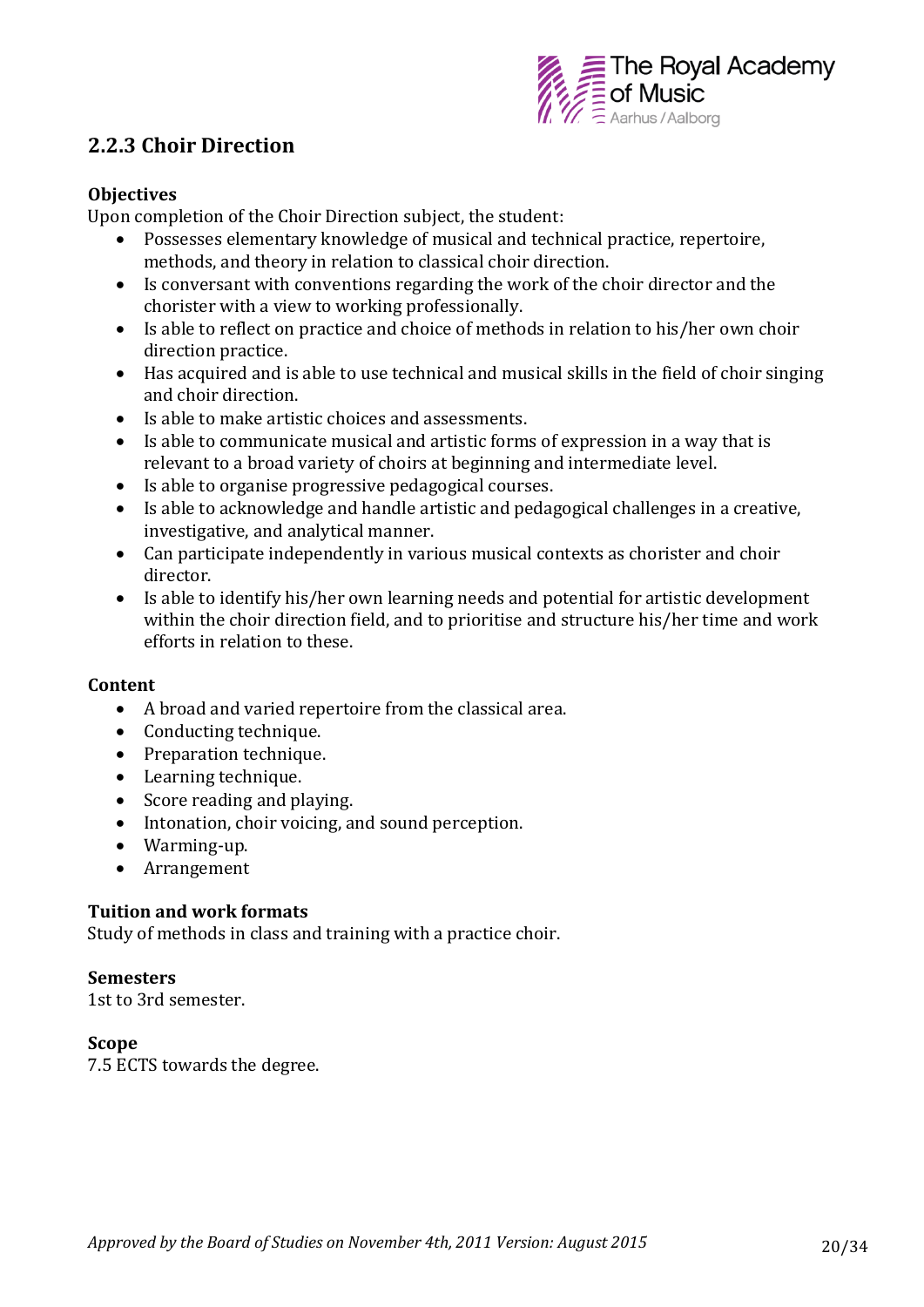

#### **Evaluation and examination regulations**

After the 2nd semester:

*Examination content and materials:*

Practical test of approx. 20 minutes. Preparation of a small, classical choir movement. The student demonstrates elementary conducting skills as well as skills using the piano and his/her own voice during preparation work.

Interview with the teacher and external examiner.

*Marking and evaluation:*

Internal marking. Pass/fail.

#### After the 3rd semester: Examination

*Examination content and materials:*

Tuition of a choir learning two dissimilar choral works chosen by the student in consultation with the teacher, approx. 30 minutes. The examination comprises work on familiar material and preparation of new material. Interview.

The external examiners may ask questions regarding the recently concluded examination or general questions regarding voice technique, elementary conducting technique, principles of learning, performance practice, and knowledge of literature.

*Marking and evaluation:*

Internal marking. Grade. The assessment must reflect to what extent the objectives have been achieved.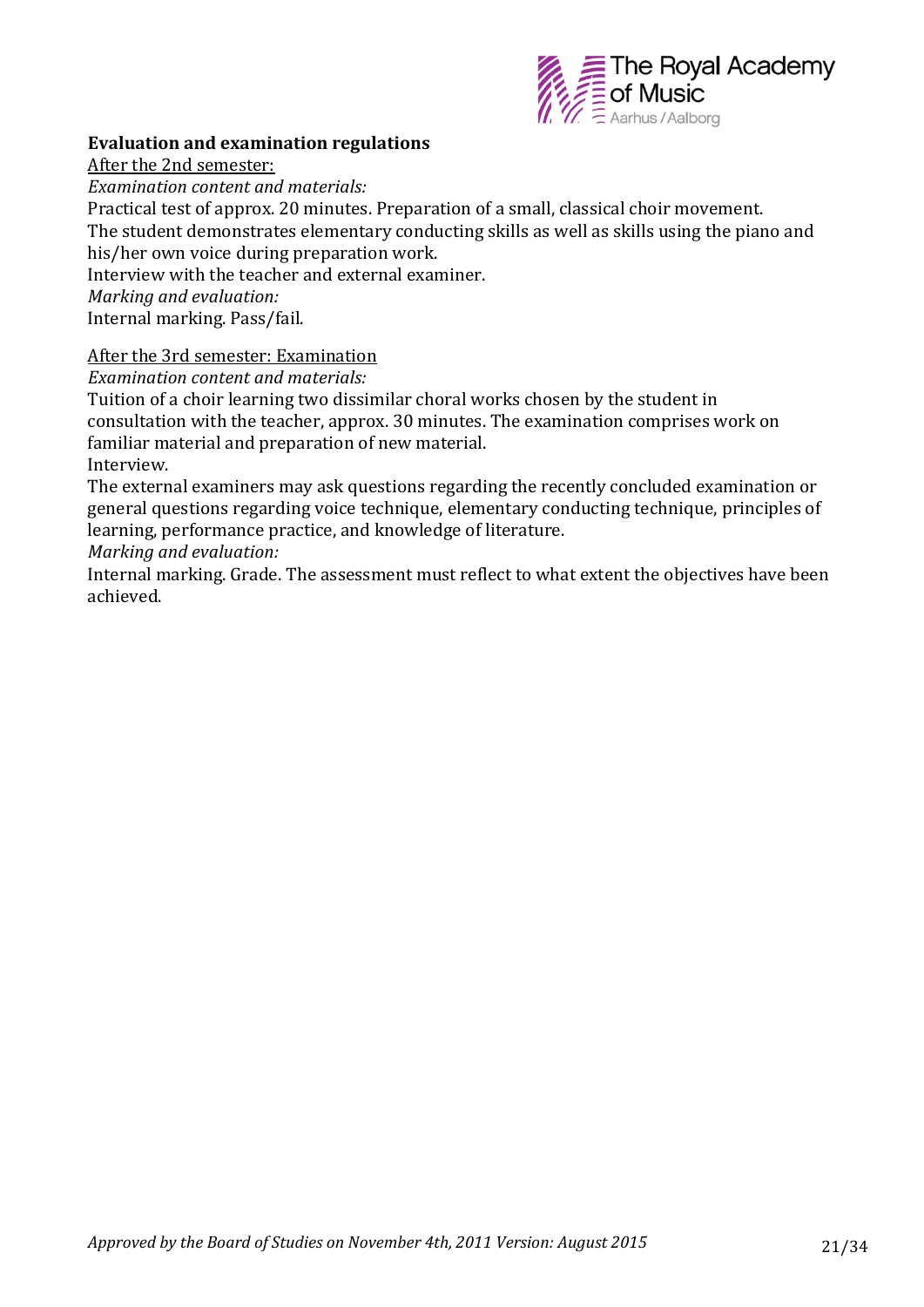

### **2.2.4 Ensemble Direction**

#### **Objectives**

Upon completion of the subject, the student:

- Possesses elementary conducting and arrangement skills.
- Is conversant with ethics and responsibilities in relation to the teaching role.
- Is able to reflect on practice and choice of methods in relation to teaching and communication situations regarding ensemble direction.
- Possesses elementary group tuition skills.
- Is able to organise progressive pedagogical courses.
- Is able to communicate verbally and musically with a group of pupils and other nonspecialists.
- Is able to acknowledge and handle pedagogical challenges in a creative, investigative, and analytical manner.
- Can participate independently in and oversee cooperation with pupils and other nonspecialists.
- Is able to identify his/her own learning needs and potential for artistic development in the field of ensemble direction, and to prioritise and structure his/her time and work efforts in relation to organisation of teaching courses.

#### **Content**

Tuition comprises the following subjects: Conducting technique, preparation methods, instrument class tuition, and arrangement.

#### **Tuition and work formats**

Class tuition of at least five students.

Training:

The class is put together in such a way that it may function as a training class during tuition, and a training course is staged comprising four class sessions with pupils at beginning or intermediate level.

#### **Semesters**

3rd and 4th semester.

#### **Scope**

6 ECTS towards the degree.

#### **Evaluation and examination regulations**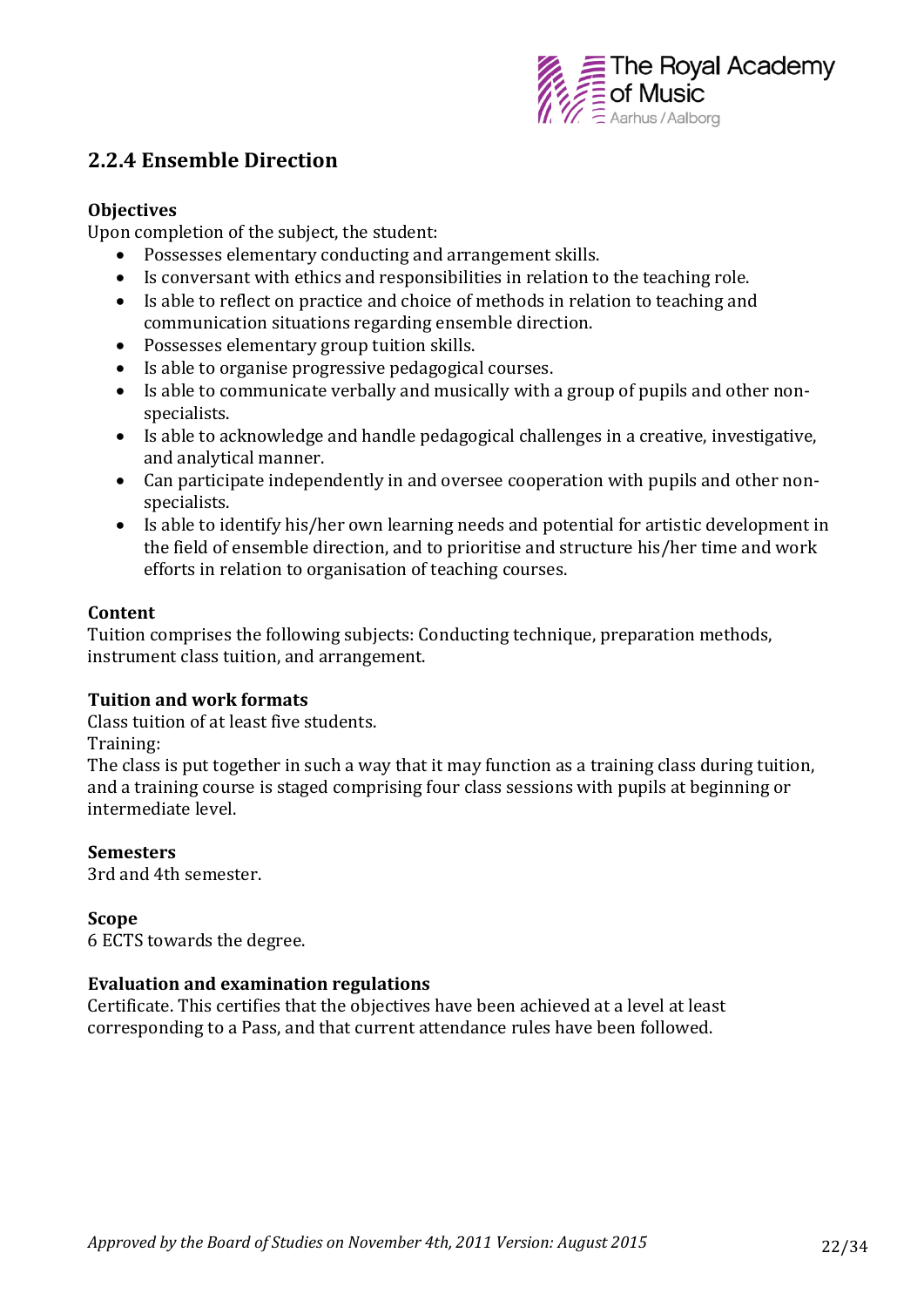

## **2.2.5 Music Theory Training**

#### **Objectives**

Upon completion of the subject, the student:

- Possesses elementary knowledge of pedagogical and didactic theories, concepts, and methods that are relevant to music theory tuition at an intermediate level.
- Is conversant with ethics and responsibilities in relation to the teaching role.
- Is able to reflect on practice and choice of methods in relation to teaching and communication situations regarding music theory tuition at an intermediate level.
- Possesses elementary teaching skills that are relevant at an intermediate level.
- Is able to organise progressive pedagogical courses.
- Is able to communicate verbally and musically with pupils and other non-specialists.
- Is able to acknowledge and handle pedagogical challenges in a creative, investigative, and analytical manner.
- Can participate independently in and oversee cooperation with pupils and other nonspecialists.
- Is able to identify his/her own learning needs and potential for artistic development in the field of pedagogics, and to prioritise and structure his/her time and work efforts in relation to organisation of teaching courses.

#### **Content:**

The student executes 3 training courses:

4th semester: understudy training

The student observes a tuition course with a duration of at least 6 weeks. This is known as understudy training.

Prior to and during the course, the teacher and the student must schedule a series of brief meetings during which the student gets familiar with the subject preparation as well as the many other practical issues and routines in connection with class tuition. The student should be in charge for a brief period of time, acting as teacher for a limited part of the course. 5th and 6th semester.

Assisted by the main subject teacher, the student organises two training courses on the 5th and 6th semester:

1) Tuition of small training classes at beginning or intermediate level. At least 10 45-minute lessons.

2) Tuition of a solo pupil at any level (chosen by the student). At least 10 30-minute lessons.

#### **Tuition and work formats**

One-to-one training course evaluations and supervision of parts of the training courses.

#### **Semesters**

4th to 6th semester.

#### **Scope**

7.5 ECTS towards the degree.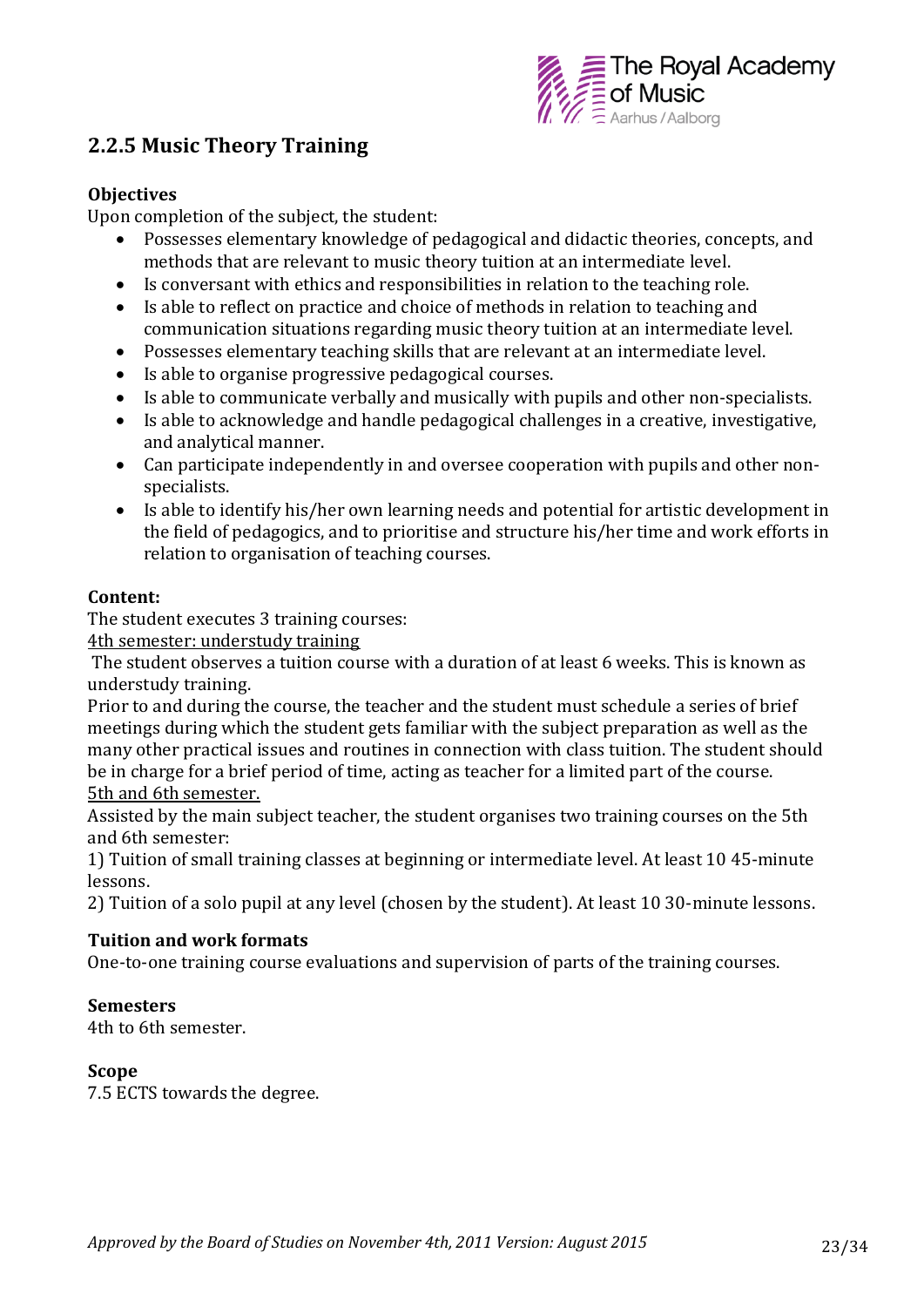

#### **Evaluation and examination regulations**

#### After the 4th semester:

Certificate. This certifies that the objectives have been achieved at a level at least corresponding to a Pass, and that current attendance rules have been followed.

#### After the 6th semester: Examination

#### Examination format:

Practical tests and written report. Duration of the practical tests including interview, discussion, and a short break between the tuition demonstrations: approx. 120 minutes.

- a) The student prepares a pedagogical report of the training courses. Scope: 8-10 pages. Four copies of the report are to be handed in by April 1st. The report must contain the following:
	- A description of the training courses.
	- Class description and pupil description.
	- Objectives.
	- A description of one or more selected lessons.
	- An evaluation of the courses.
	- Annexes:

A list of titles/materials covered.

- Examples of teaching materials.
- b) Two tuition demonstrations divided between the solo pupil (30 minutes) and the class of pupils (45 minutes) that take the form of normal tuition sessions. Based on the tuition courses described in the pedagogical report, the external examiner in consultation with the main subject teacher formulates the topic for the two tuition demonstrations. The student is notified of the topic 24 hours prior to the examination.

After the tuition demonstrations, the student comments on the lessons and answers questions from the examiners. For the interview with the examiners, the student is assumed to possess knowledge of different methods practiced in relation to the main study area in question.

#### *Marking and evaluation:*

External marking. Grade.

The assessment must reflect to what extent the objectives have been achieved.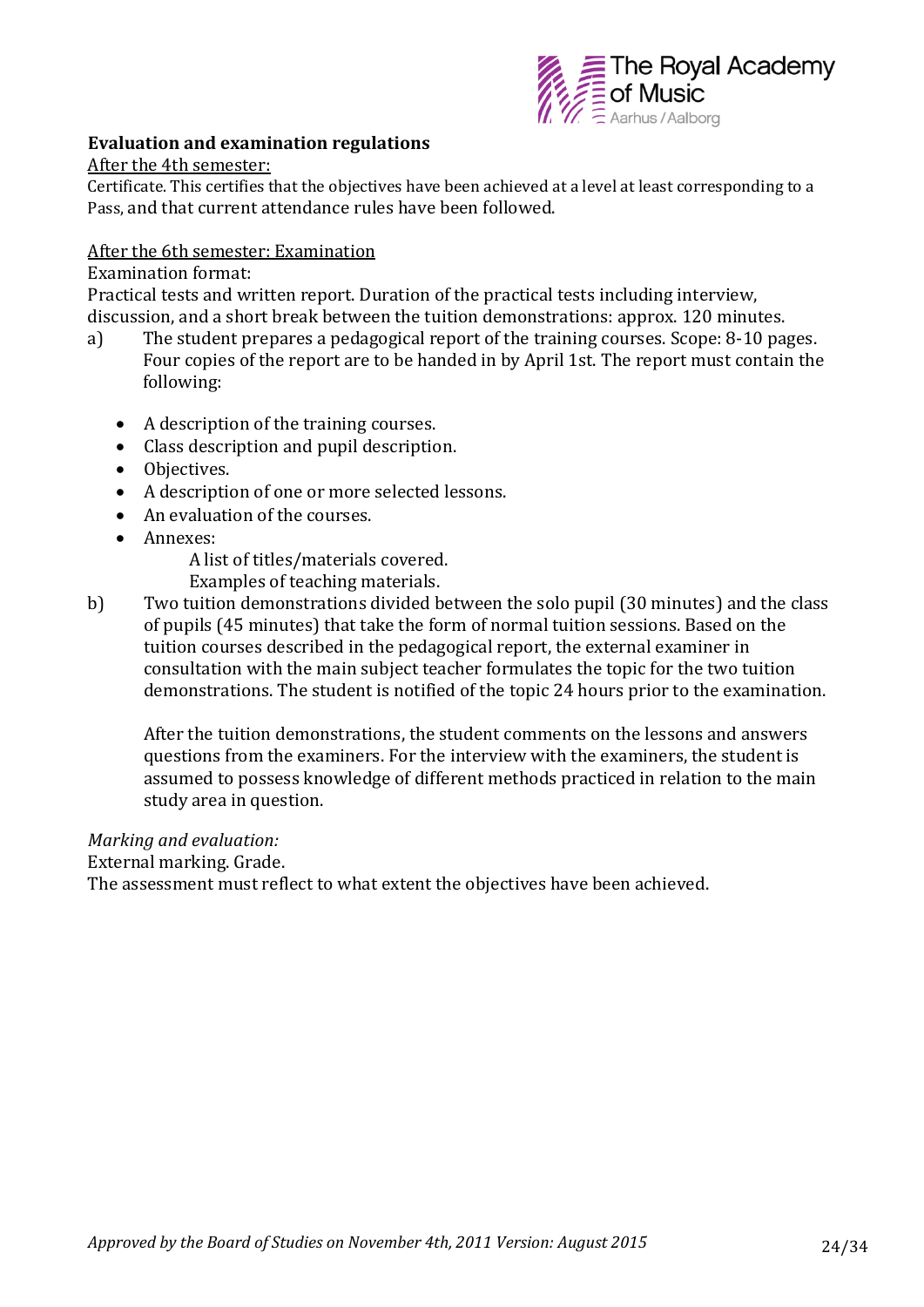

## **2.3 General studies**

## **2.3.1 Music History**

#### **Objectives**

Upon completion of the subject, the student:

- Is able to search for and acquire relevant information and theories.
- Is able to communicate knowledge of music history in writing and orally.
- Is able to acknowledge and handle music history challenges in an investigative and analytical manner in a teaching context.
- Is able to identify his/her own learning needs in the music history field.

#### **Content**

1st semester: 1600s and 1700s 2nd semester: 1800s 3rd semester: 1900‐1960 4th semester: 1960‐ 5th semester: The teacher in consultation with the students selects a topic. This may be a genre (eg church music, electronic music, etc.), a music culture (eg African American music, folk music, etc.), a composer, or a specific period (eg 1500s, December 1830 …).

#### **Tuition and work formats**

Weekly 1-hour lectures for the entire year for 12 weeks per semester.

#### **Semesters**

1st to 5th semester.

#### **Scope**

5 ECTS towards the degree.

#### **Evaluation and examination regulations**

Written subtests after the 3rd and 4th semesters.

A written assignment for which the student must incorporate and utilise the curriculum studied and the knowledge acquired in connection with the three subjects Music History, Music Theory, and Analysis and Composition Exercises based on music examples not covered during tuition.

The assignment is set by the teacher and has a maximum scope of 5 pages of text per student. The assignment is handed out during the last week of tuition during the 3rd and 4th semester, respectively. Three copies of the assignment are to be handed in at the studies office no later than 3 o'clock two weeks after the hand-out date.

During essay writing, students have the option of receiving individualised guidance from the teacher lasting 30 minutes per student per assignment.

Written subtest after the 5th semester

A written assignment defined by the student with a maximum scope of 5 pages of text.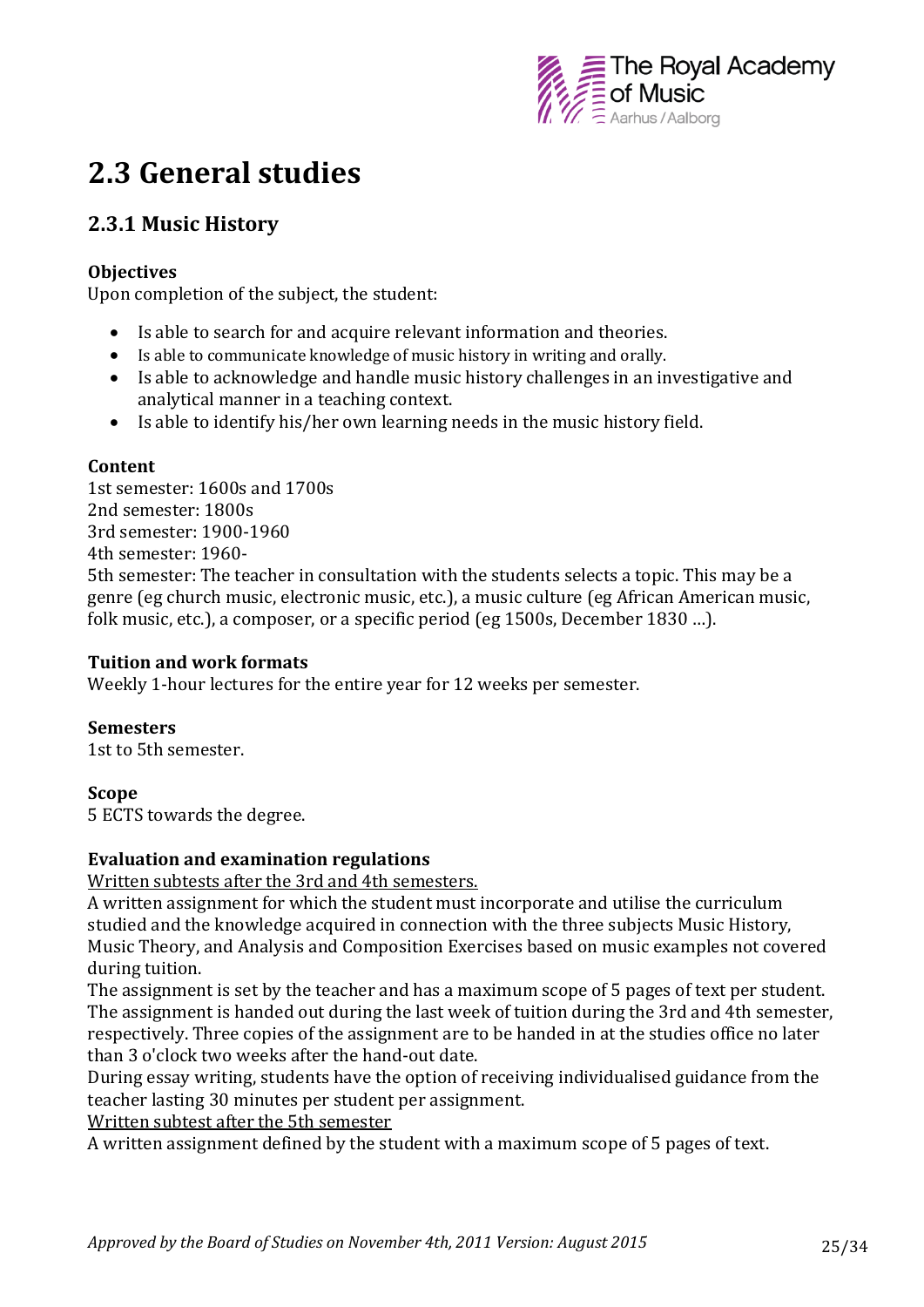

The assignment wording must be approved by the teacher and is developed by the student during the course of the semester. During essay writing, students have the option of receiving individualised guidance from the teacher lasting 30 minutes per student per assignment. Three copies of the assignment are to be handed in at the studies office no later than 3 o'clock on the last working day of the week after the last week of tuition.

*Marking and evaluation:*

Evaluation: Internal marking. Grade. The average of the three grades for the subtests is added to the diploma.

The assessment must reflect to what extent the objectives have been achieved.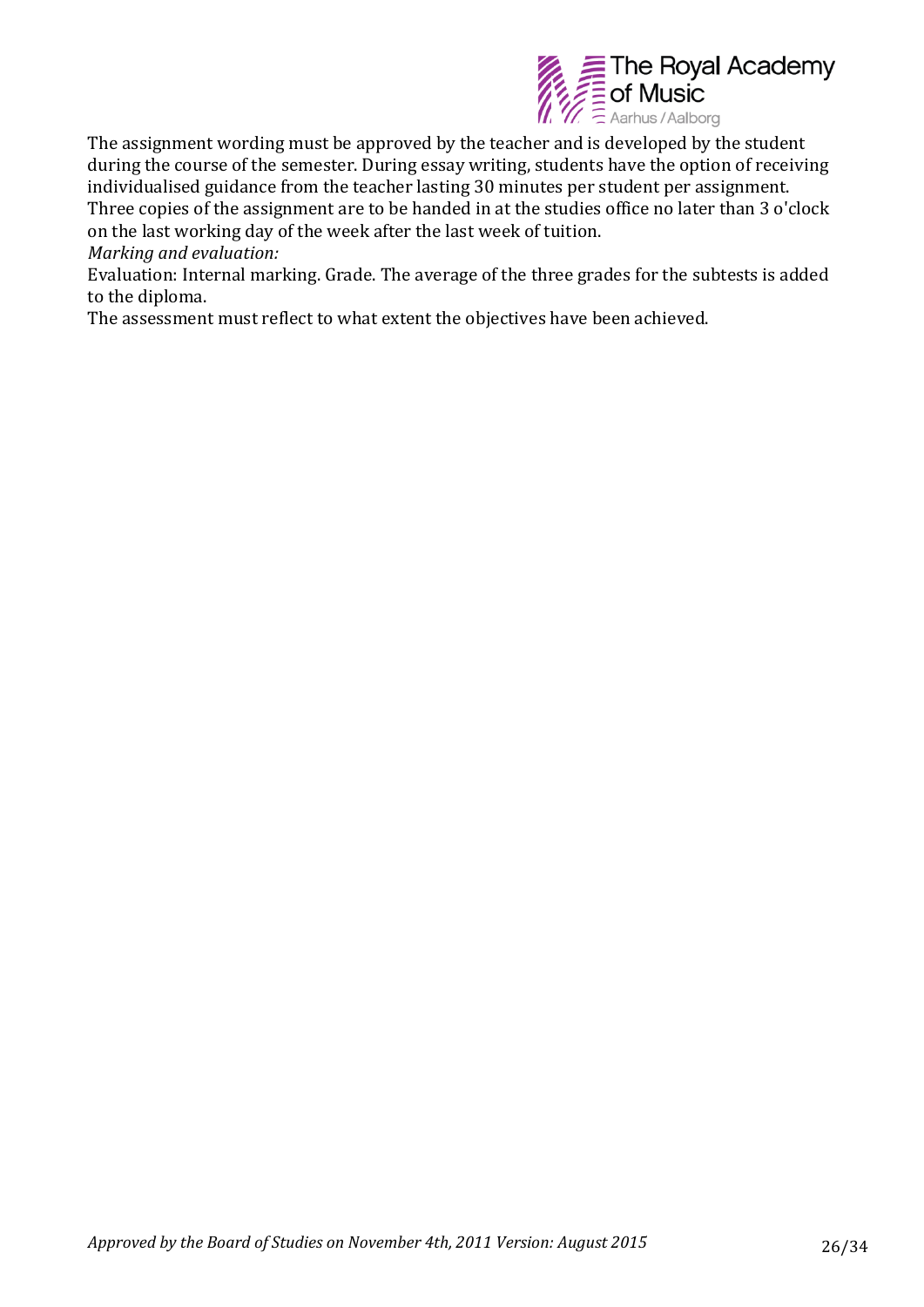

### **2.3.2 Analysis and Composition Exercises**

#### **Objectives**

Upon completion of the subject, the student:

- Is able to apply various critical, theoretical, and analytical approaches to music and musical practice.
- Is capable of written and oral communication.
- Is able to acknowledge and handle music theory challenges in an investigative and analytical manner.
- Is capable of participating in musical interaction and cross-disciplinary cooperation based on knowledge of music history and theory.
- Understands and is able to use the composition techniques of various periods.
- Is capable of working creatively with arrangement and composition.

#### **Content**

The subject to some extent follows the study of music history and as such enriches the curriculum

being taught in the Music History subject with practical analysis and composition exercises. For the 5th semester, the teacher in consultation with the students selects a topic. Examples of topics include a genre (eg church music, electronic music, etc.), a music culture (eg African American music, folk music, etc.), a composer, or a specific period (eg 1500s, December 1830, etc.).

The student writes two minor essays on the 1st, 2nd, 3rd, and 4th semester. The assignments are formulated by the teacher.

#### **Tuition and work formats**

2-hour exercises in small classes (6-10 students) for 12 weeks per semester.

#### **Semesters**

1st to 5th semester.

#### **Scope**

5 ECTS towards the degree.

#### **Evaluation and examination regulations**

*Examination content and materials:*

Written examination and practical test after the 5th semester

An assignment consisting of a written composition, a performance of this (possibly a recording or MIDI version), and a text. Work on the assignment is done during the semester, and three copies of the assignment are to be handed in at the studies office no later than 3 o'clock on the last working day of the week after the last week of tuition.

Examples of the written composition include an arrangement for tuition use in music schools, a composition based on a certain style (eg Bach fugue, Chopin étude, Berio sequenza, etc.), or a free composition. The accompanying text must account for the composition techniques used and/or elaborate on the interconnections between intent, composition technique, and musical expression. The maximum scope is 3 pages of text per student.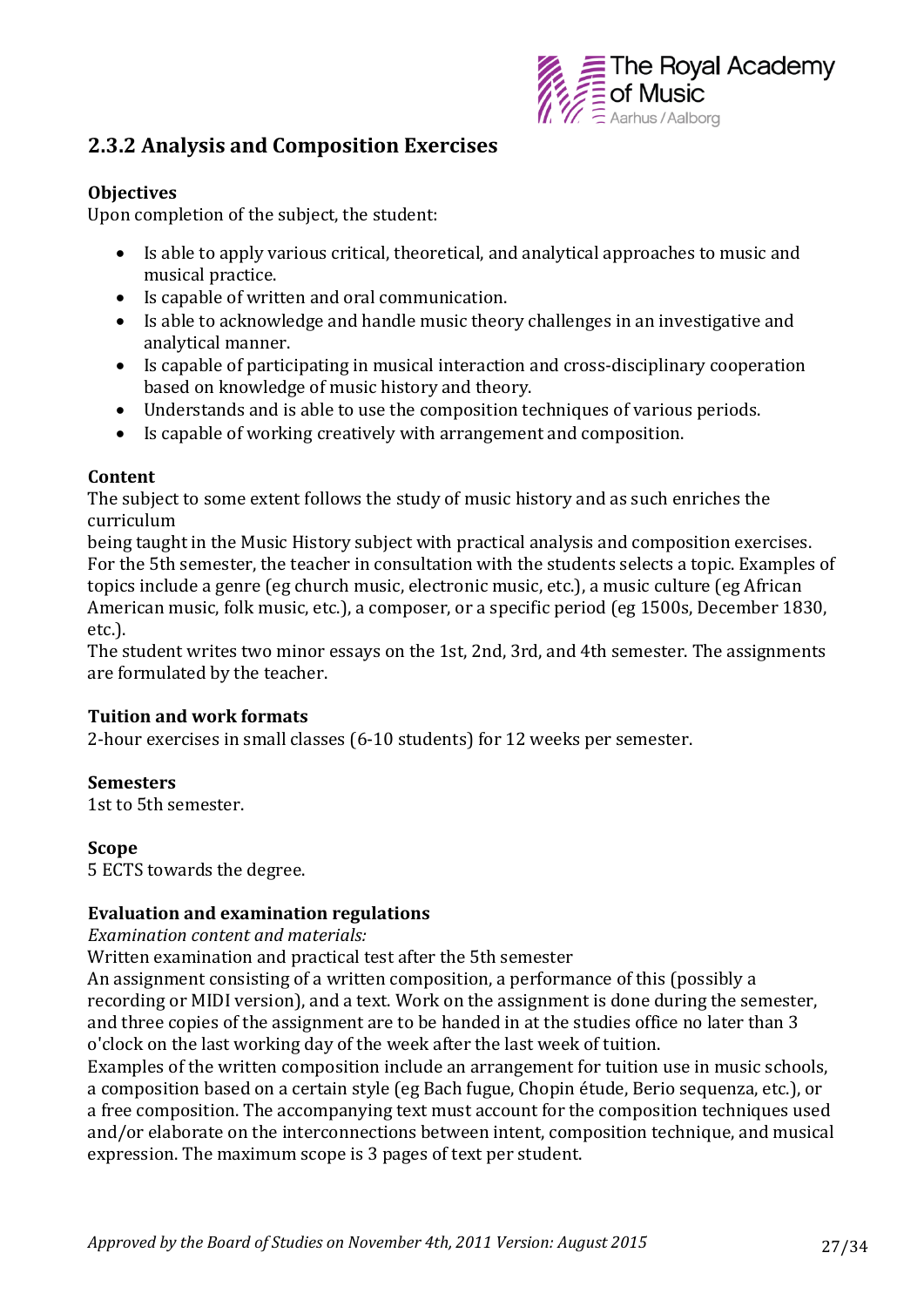

The composition is performed at the final examination. The student is in charge of the performance and must provide the necessary instrumentalists and/or singers himself/herself. *Marking and evaluation:*

Internal marking. Grade.

The assessment must reflect to what extent the objectives have been achieved.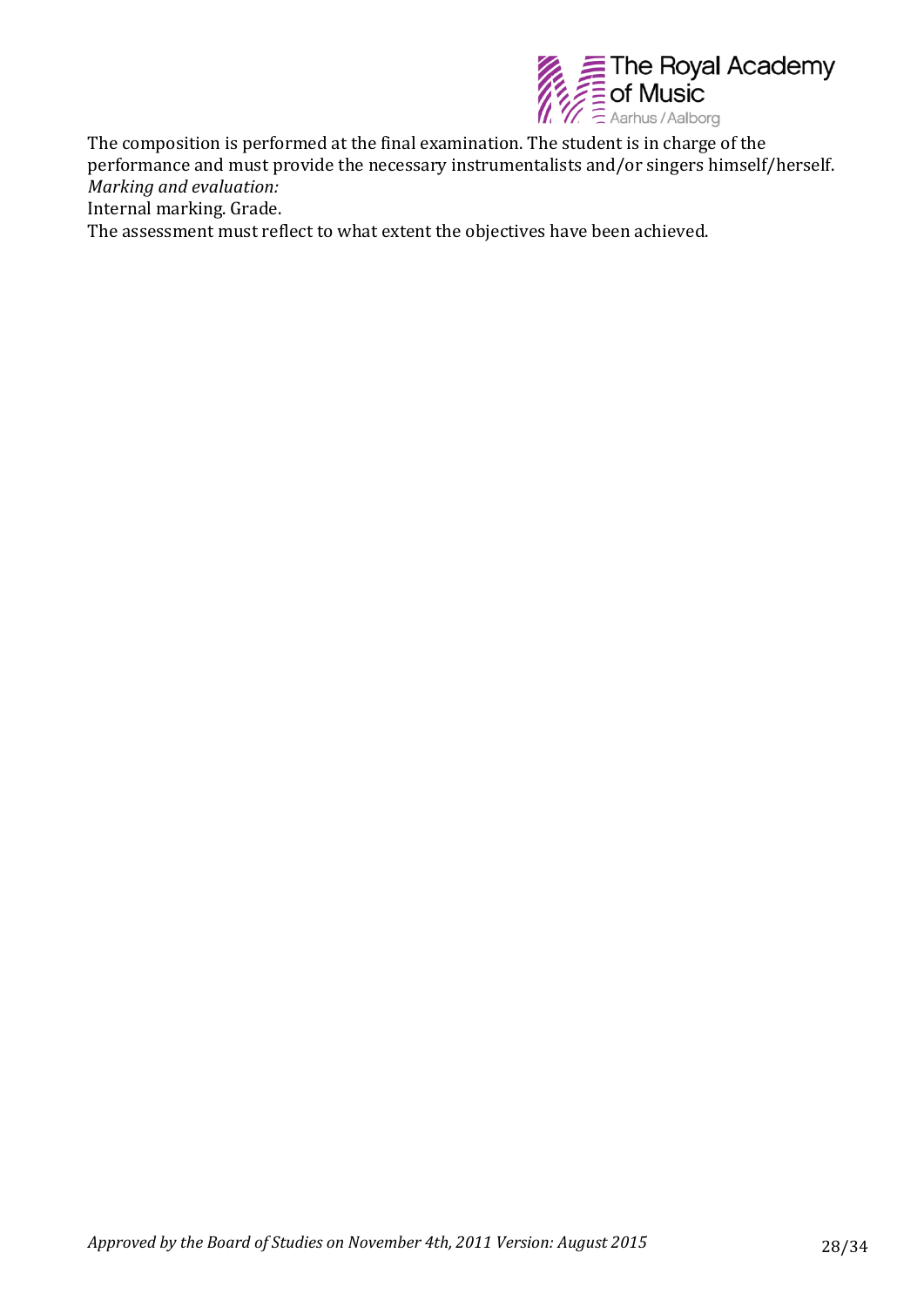

## **2.3.3 Music Theory 1**

#### **Objectives**

Upon completion of the subject, the student:

- Understands and is able to reflect on general terms and concepts of music theory that are used domestically and abroad.
- Is capable of written and oral communication.
- Is able to identify his/her own learning needs in the fields of music history and theory.
- Is able to use professional terminology as regards acoustics, tuning, scales, melody, rhythm, harmony, texture, and form.
- Can navigate in a score.
- Is able to use notation software.
- Possesses elementary knowledge of instruments and instrumentation.

#### **Content**

Introduction to notation software, acoustics, score reading, harmony, counterpoint, melody, rhythm, texture, form, tonality, tuning, scales, instrument knowledge, and instrumentation.

#### **Tuition and work formats**

1-hour lectures in small classes (6-10 students) for 12 weeks per semester.

#### **Semesters**

1st to 2nd semester.

#### **Scope**

2 ECTS towards the degree.

#### **Evaluation and examination regulations**

*Examination format:* Written examination after the 2nd semester 3-hour written test. The teacher formulates the assignment which consists of topics from the subject and the curriculum covered. *Marking and evaluation:* Evaluation: Pass/fail; internal marking. The assessment must reflect whether the objectives have been achieved at a level corresponding to a Pass.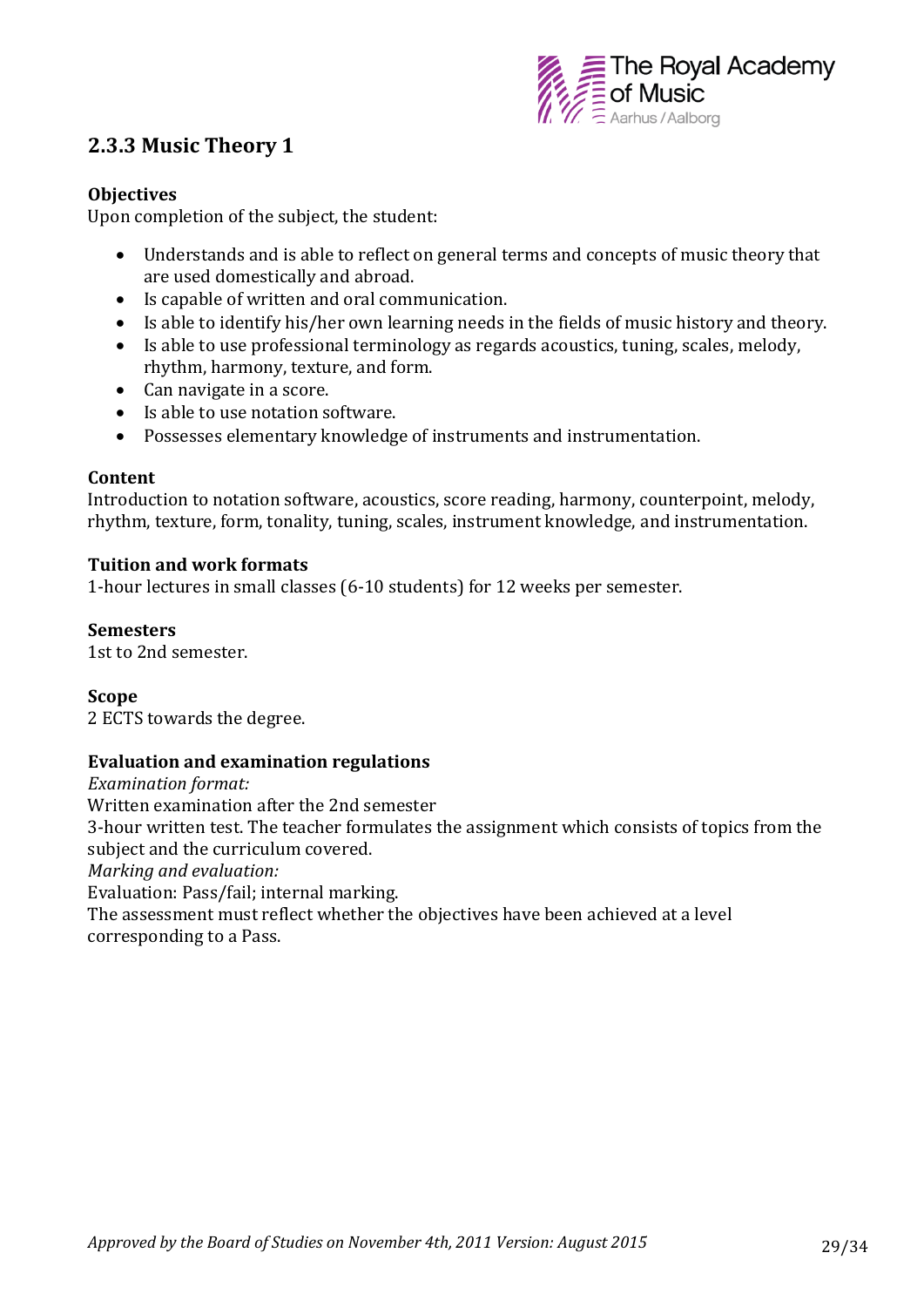

## **2.3.4 Music Theory 2**

#### **Objectives**

Upon completion of the subject, the student:

- Is able to acknowledge and handle music theory challenges in an investigative and analytical manner.
- Possesses elementary knowledge of topics like psychoacoustics, perception, music cognition, music psychology, music anthropology, music aesthetics, and music philosophy.
- Is able to put the performance, experience, and interpretation of music in a theoretical perspective.

#### **Content**

3rd semester: Music psychology including an introduction to subjects like psychoacoustics, perception, interpretation, and music cognition

4th semester: Music anthropology including an introduction to music culture and music criticism

5th semester: Music philosophy and music aesthetics

Tuition takes the form of studying and discussing various theories including their relevance for the performance, experience, and interpretation of music.

#### **Tuition and work formats**

Weekly 1-hour lectures for the entire year for 12 weeks per semester.

#### **Semesters**

3rd to 5th semester.

#### **Scope**

3 ECTS towards the degree.

#### **Evaluation and examination regulations**

Certificate. This certifies that the objectives have been achieved at a level at least corresponding to a Pass, and that current attendance rules have been followed.

If a certificate cannot be issued, a subject assignment is set. The assignment is formulated by the teacher. It is handed out during the last tuition week during the 5th semester. Three copies of the assignment are to be handed in at the studies office no later than 3 o'clock two weeks after the hand-out date.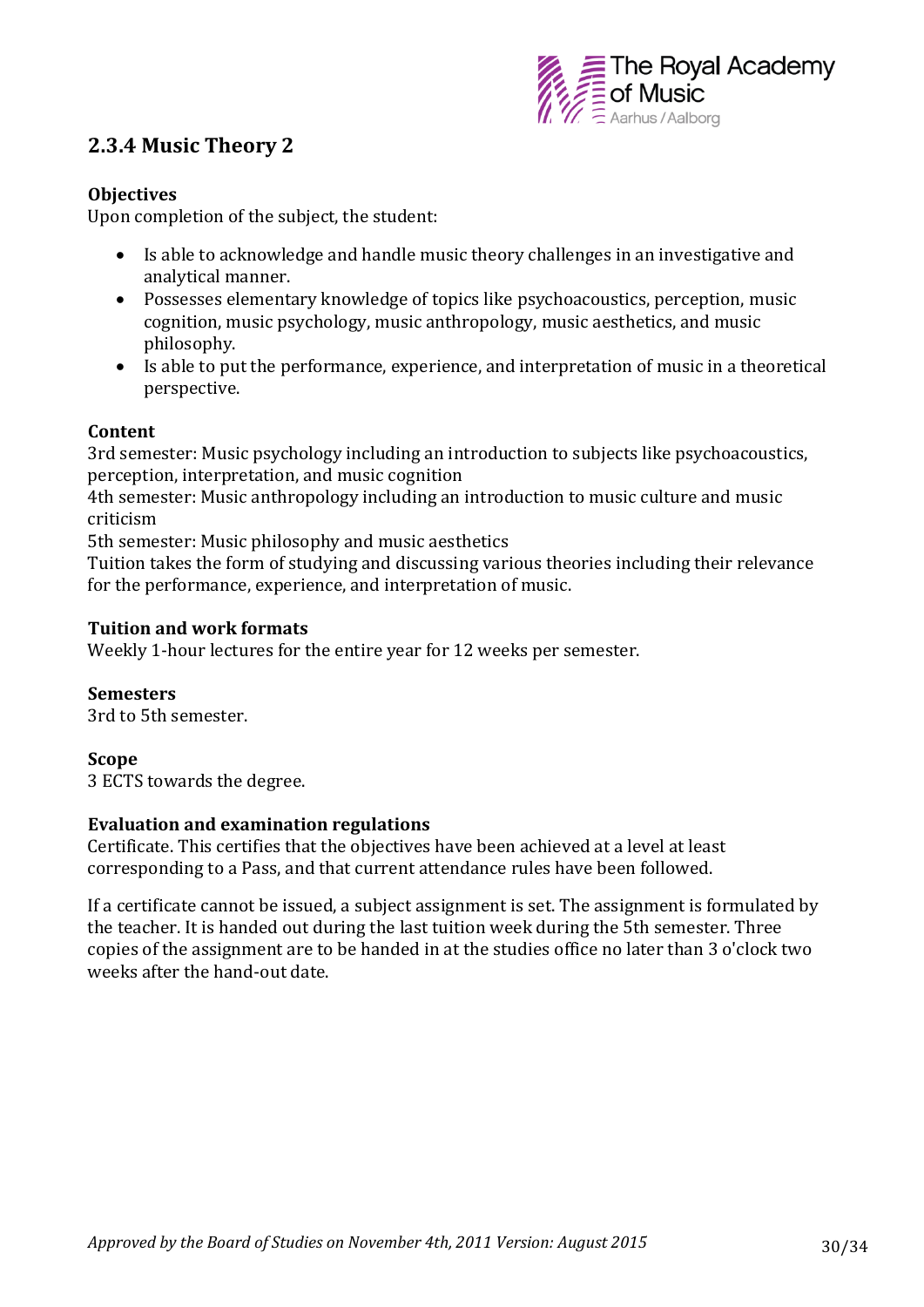

## **2.4 Entrepreneurial Studies**

#### **Objectives**

Upon completion of the subject, the student:

- Possesses elementary knowledge of the music industry and culture in a modern, globalised world.
- Understands and is able to reflect on common practices and relations between the music industry and various players in the cultural sphere.
- Is able to create programmes and communicate with a view to employment in music.
- Is able to appraise challenges and issues in relation to his/her own career.
- Is able to communicate his/her own artistic and pedagogical choices to peers, audiences, and media players.
- Is able to work in a creative, investigative, and analytical manner in relation to the music industry and culture in a globalised world.
- Is able to act with integrity in various professional contexts and participate in relevant cross-disciplinary cooperation.

#### **Content**

Tuition comprises the following:

- Introduction to the subject.
- The portfolio method (online documentation of all career-relevant activities: concerts, public relations, written assignments etc. followed by selection and reflection).
- Introduction to the structure of the music industry including music and concert venues, publishers, media, and organisations.
- International primer with a view to arranging a study excursion, preparing a student exchange abroad, or similar.
- Brief "professional training" where each student follows a professional person of his/her own choice and reflects on this, including the importance of networking.
- Management tools including self-management and project management.
- Actual project management of an individually chosen project for a minor group.
- Career planning including education and learning aspects.
- Student cooperation and cooperation with other players is a key work method in this subject.

#### **Tuition and work formats**

Class tuition.

#### **Semesters**

2nd to 5th semester.

#### **Scope**

12 ECTS towards the degree.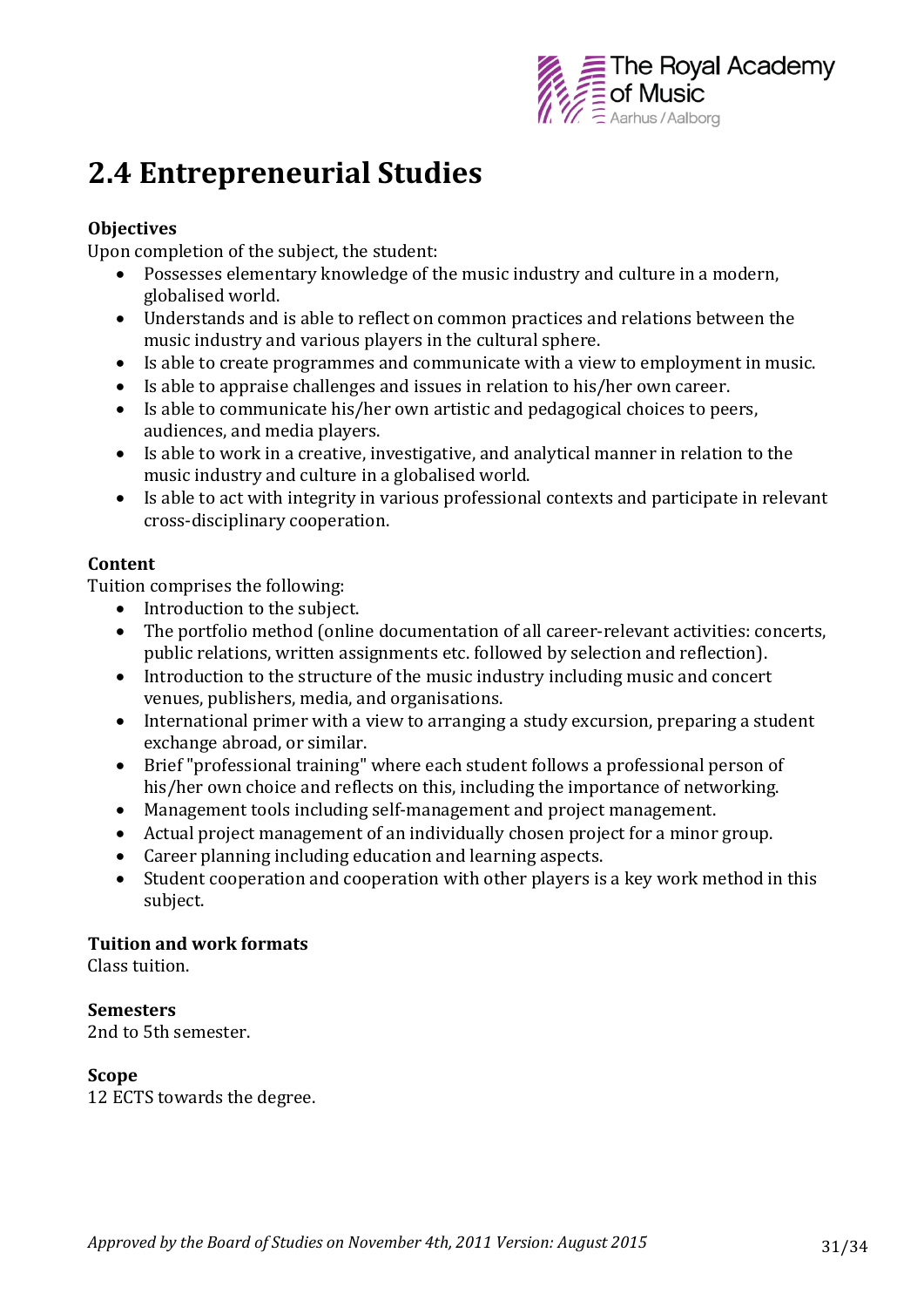

#### **Evaluation and examination regulations**

*Examination format:* 

Oral examination based on the portfolio.

Duration: 15 minutes.

The student hands in an examination portfolio containing at least 2 to 3 themes from the core areas of the subject with accompanying supplementary material, video clips, etc. Each theme must be accompanied by a 5 to 10 line abstract.

Based on the examination portfolio, the student must reflect on his or her professional and personal development.

*Marking and evaluation:*

Internal marking. Evaluation: grade.

The assessment must reflect to what extent the objectives of the course have been achieved.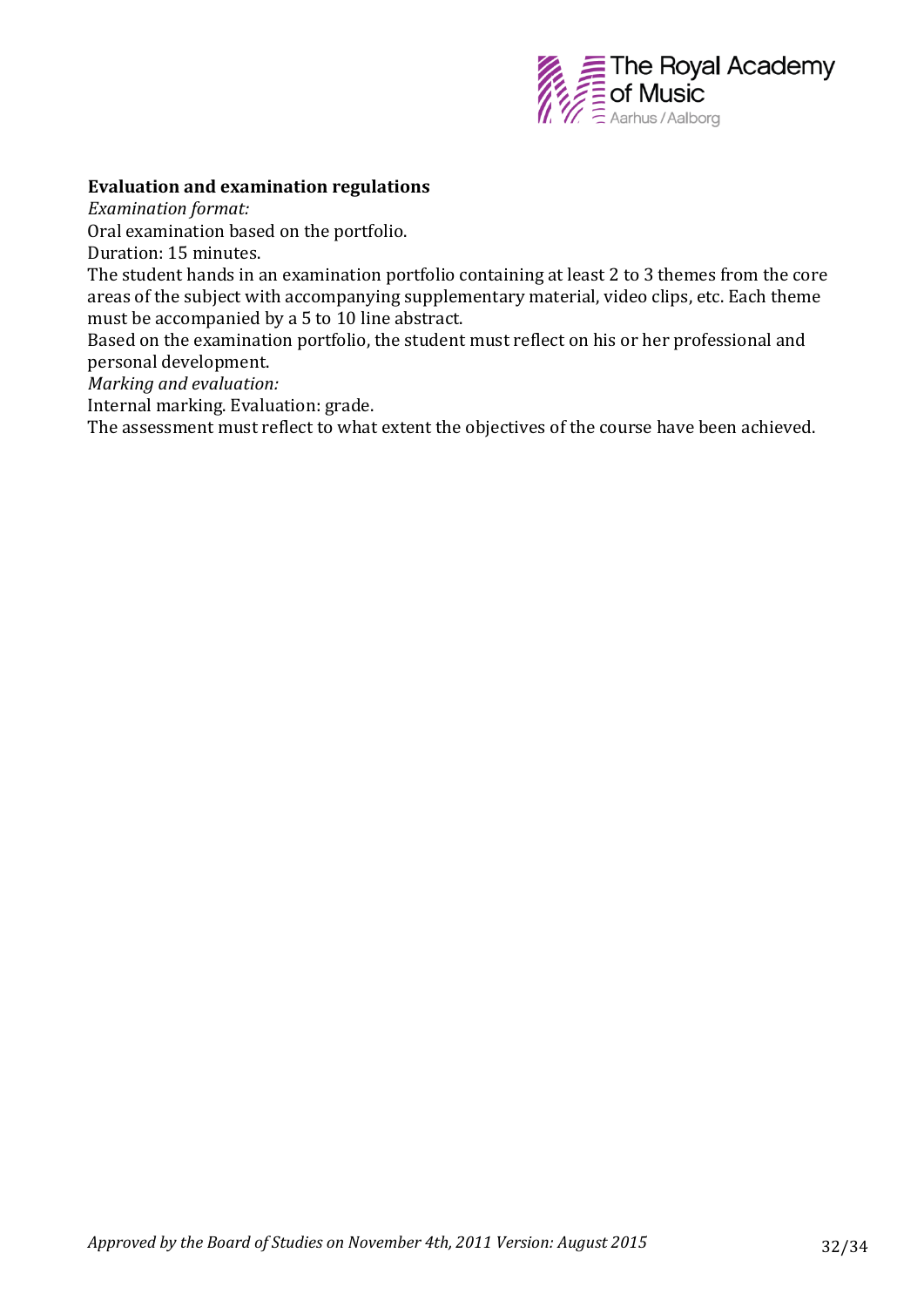

## **2.5 Bachelor project**

#### **Objectives**

Upon completion of the bachelor project, the student:

- Possesses elementary knowledge of practice, methods, and theory within the chosen project area.
- Is able to reflect on his/her practice and choice of methods in relation to the project.
- Is able to use relevant methods, tools, and forms of expression in a creative, performative, and/or pedagogical context.
- Is able to identify and acquire project-relevant knowledge unassisted as well as use relevant project-related solution models.
- Is able to communicate project idea and results orally and in writing.
- Is able to work on a project basis in a creative, investigative, and analytical manner.
- Is able to find relevant cooperation partners and act professionally in vocational and/or cross-disciplinary cooperation.
- Is able to set up and adhere to a realistic schedule.

#### **Content**

The bachelor project takes one main area as its starting point but may draw on other, crossdisciplinary approaches. The student chooses and defines his/her own project. The project must include the following elements:

a) A creative, performative, and/or pedagogical element.

b) Communication of the above.

c) A written reflection. Scope: Max. 20 pages excluding annexes.

Item a) may be in the form of a composition, concert, performance, installation, CD recording, or tuition course.

Item b) may be in the form of a lecture at the final exam which further puts into perspective the materials covered in items a) and c), or it may be a home page/portfolio created unassisted.

#### **Tuition and work formats**

Guidance in individual project work as well as study group work.

- By the middle of the 4th semester, a description of the intended bachelor project must be submitted by the student for approval by the director of studies. The description must include the project title and idea as well as the name of the desired supervisor.
- No later than three weeks hereafter, the student receives the approved preliminary project description from the director of studies.
- During the 5th semester, project descriptions and work plans are presented in study groups (max. 8 members). The groups are created by the director of studies and convene at least three times during the 5th semester.
- January, 6th semester: Halfway seminar for the study groups. The bachelor projects are presented to the group for joint evaluation and exchange of experiences. The internal supervisor participates.